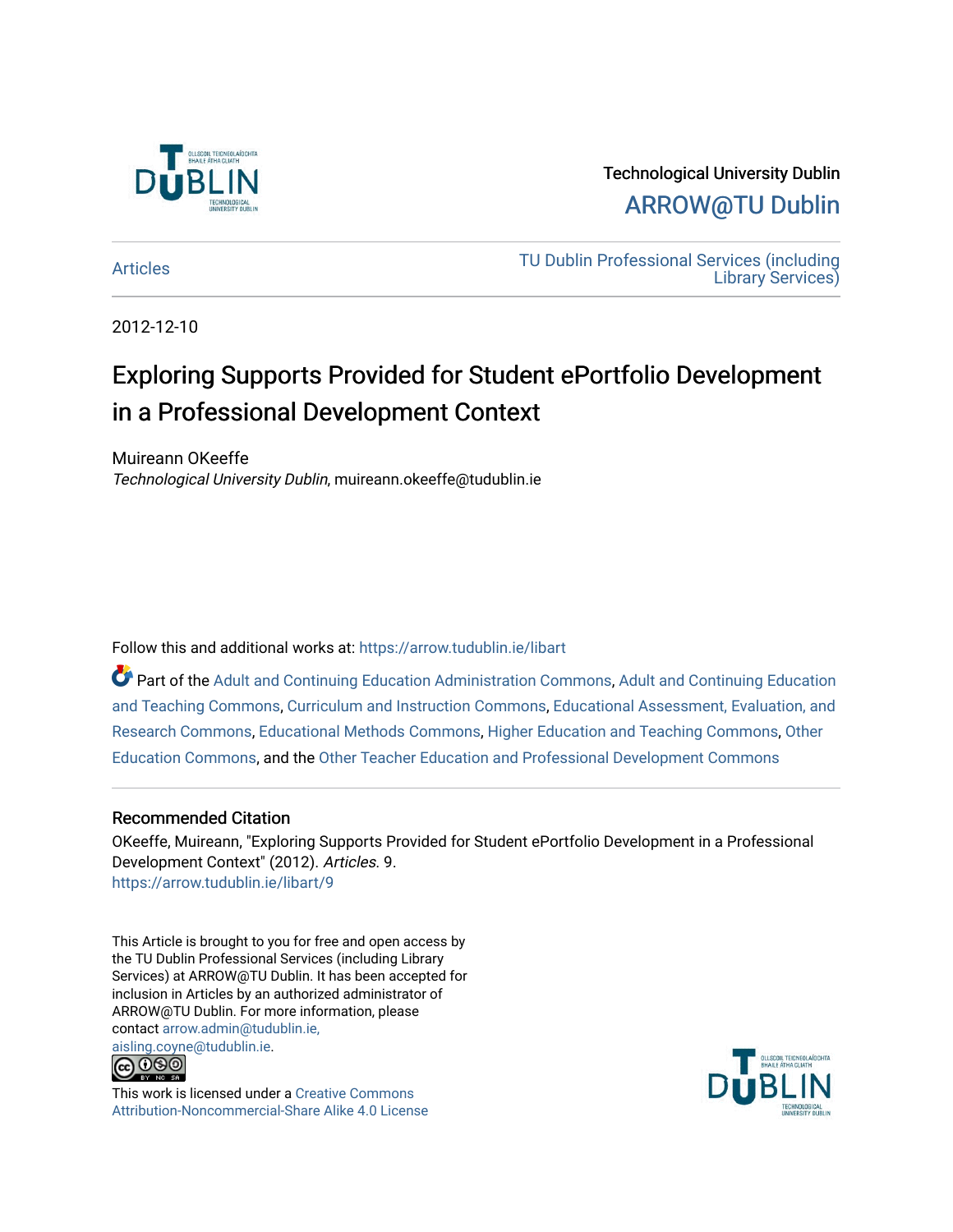Exploring supports provided for student ePortfolio development in a professional development context

Muireann O'Keeffe, Dublin Institute of Technology Muireann.okeeffe@dit.ie

**Keywords**: ePortfolios, reflective practice, creativity, pedagogical support, action research

### Abstract

This small scale study aimed to explore and establish if support strategies implemented to enhance student ePortfolios were helpful to students and to identify useful ways of supporting ePortfolio development with future cohorts of students. This action research study was informed through focus group discussion and individual interviews with students.

The importance of reflection for the development professional practice and of creative abilities is discussed. The substantial benefits of creativity within education are investigated and characteristics of creativity that might be developed with students' ePortfolios are revealed. Specifically this paper seeks to foster Crafts (2011) four characteristics of creativity, pluralities, playfulness, possibilities and participation within ePortfolios, through student engagement with multimedia and peer-learning.

Findings describe how support strategies were perceived by students and if the activities were supportive of reflection and creativity. Recommendations for the future support of the ePortfolio will involve an increase in support for peer-learning; more support on reflective writing; workshops on developing artefacts with multimedia; exploration of meaning and characteristics of creativity with students.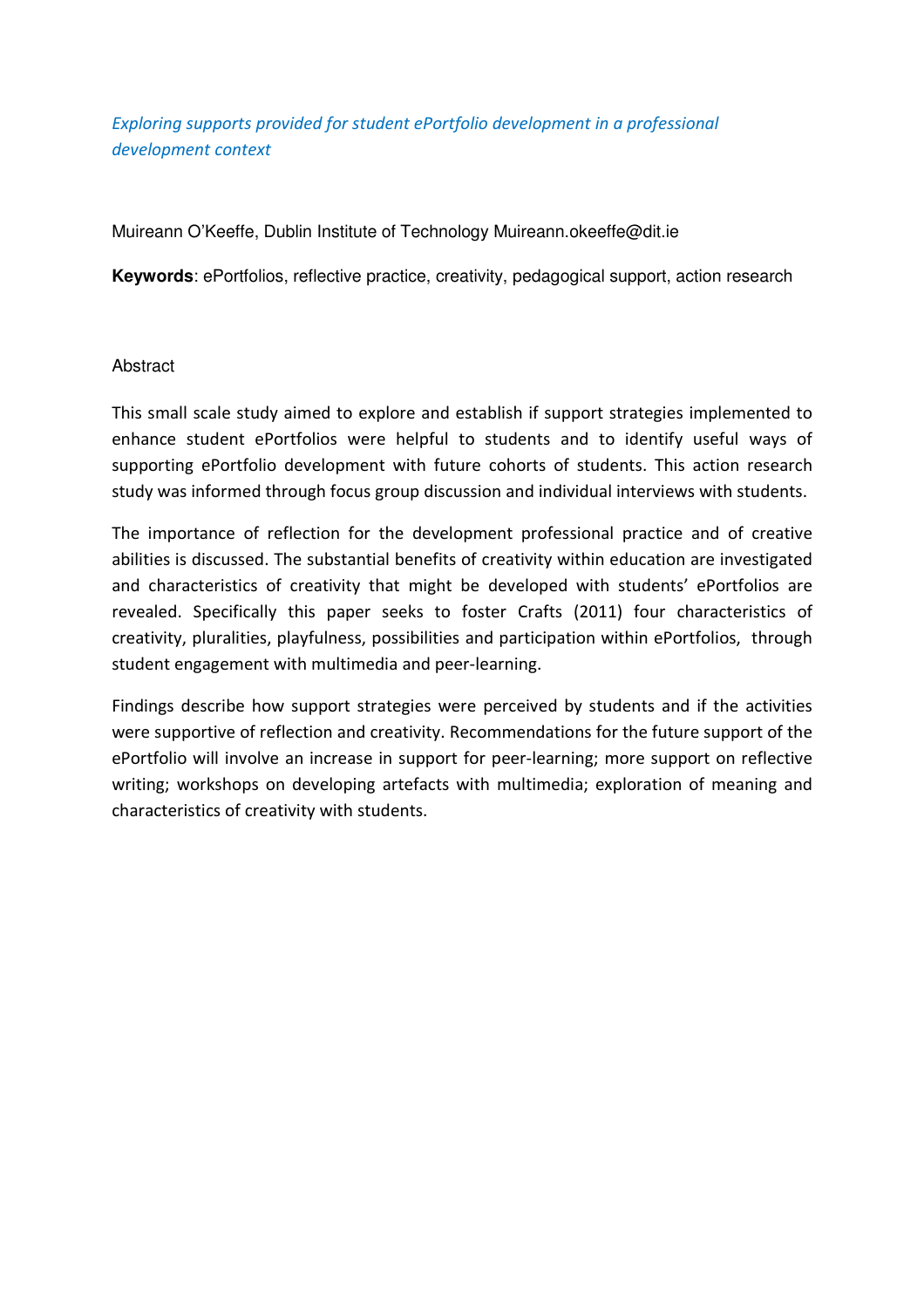# **Contents**

| Appendix 5 - Focus group and interview semi-structured topics/questions 30 |  |
|----------------------------------------------------------------------------|--|
|                                                                            |  |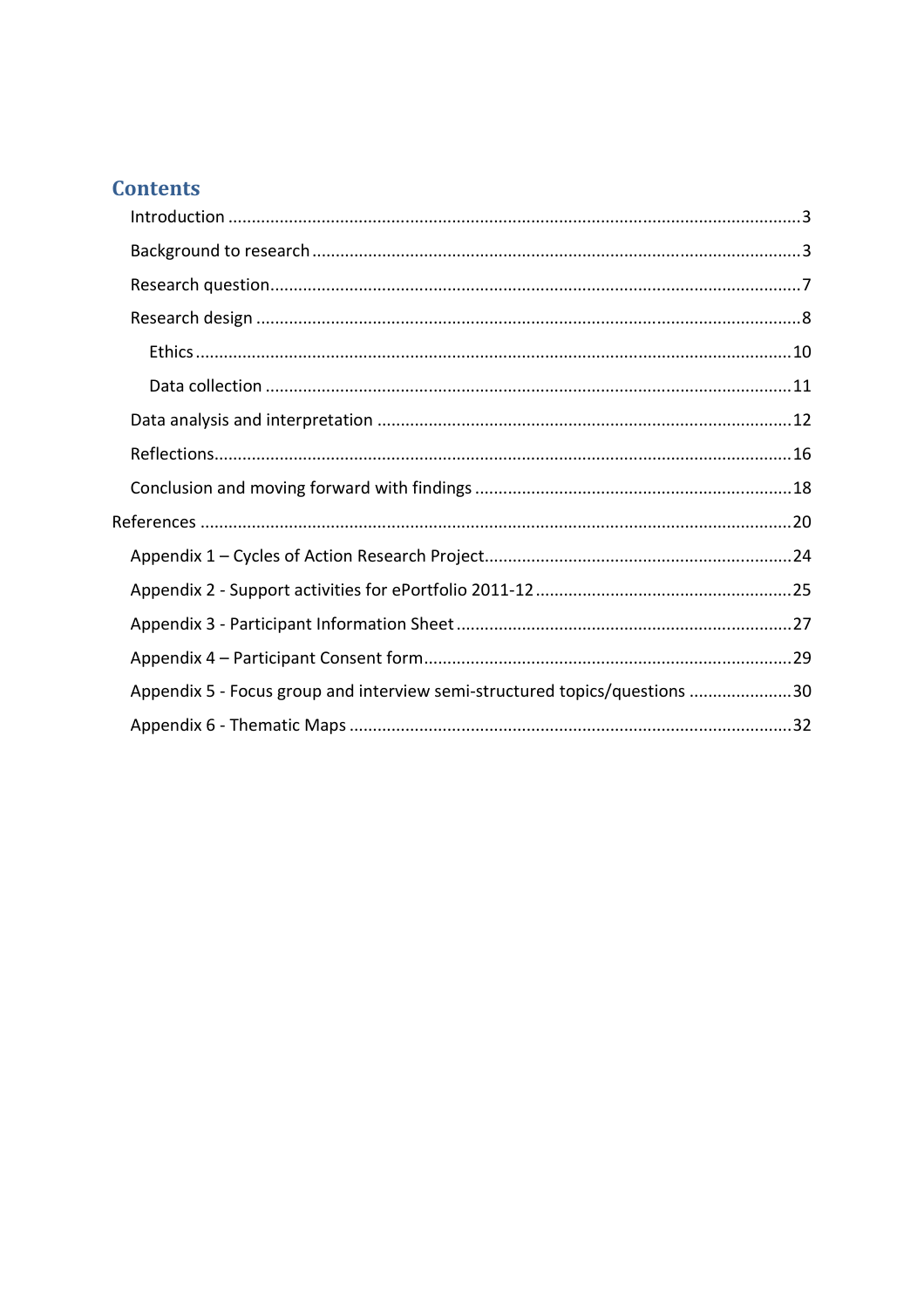# **Introduction**

The MSc in Applied eLearning programme at Dublin Institute of Technology (DIT) is a two-year part-time programme, within which participants are required to develop ePortfolios to demonstrate their continuous learning on the programme. A previous exploratory study found that student ePortfolios were lacking in several areas: content; deep learner reflection; creativity; artefacts developed via multimedia; and peerparticipation. In order to explore and address these issues I designed an action research project running over two years (2011-13, Appendix 1). During the first cycle (2011-12) of this ongoing study I developed and implemented a series of activities to support ePortfolio development with first year students of the MSc programme. This small scale study aimed to explore and establish if changes implemented to support student ePortfolios were helpful to students and also to identify useful ways of supporting ePortfolio development with future cohorts of students.

This study also provided me with the opportunity to pilot certain approaches to data collection and analysis. As a result I have used this study as an opportunity to reflect on my research practices, specifically those of data collection and analysis in order to design better research techniques and processes for the future.

This small scale study consisted of one focus group discussion (FGD) and two individual interviews with students. I also made reflective notes after the FGD and interviews and drew on these reflections during the analysis phase. Importantly the findings from this study will inform the next cycle of changes for supports in ePortfolio development within the larger action research project.

# Background to research

I am an educational developer providing pedagogical and eLearning support to lecturing staff at my institution. Within this role I coordinate and teach on the MSc in Applied eLearning programme. The student cohort of this programme are comprised of lecturers from my institution, private sector trainers and independent training consultants wishing to professionally develop in the areas of elearning, teaching and training practices.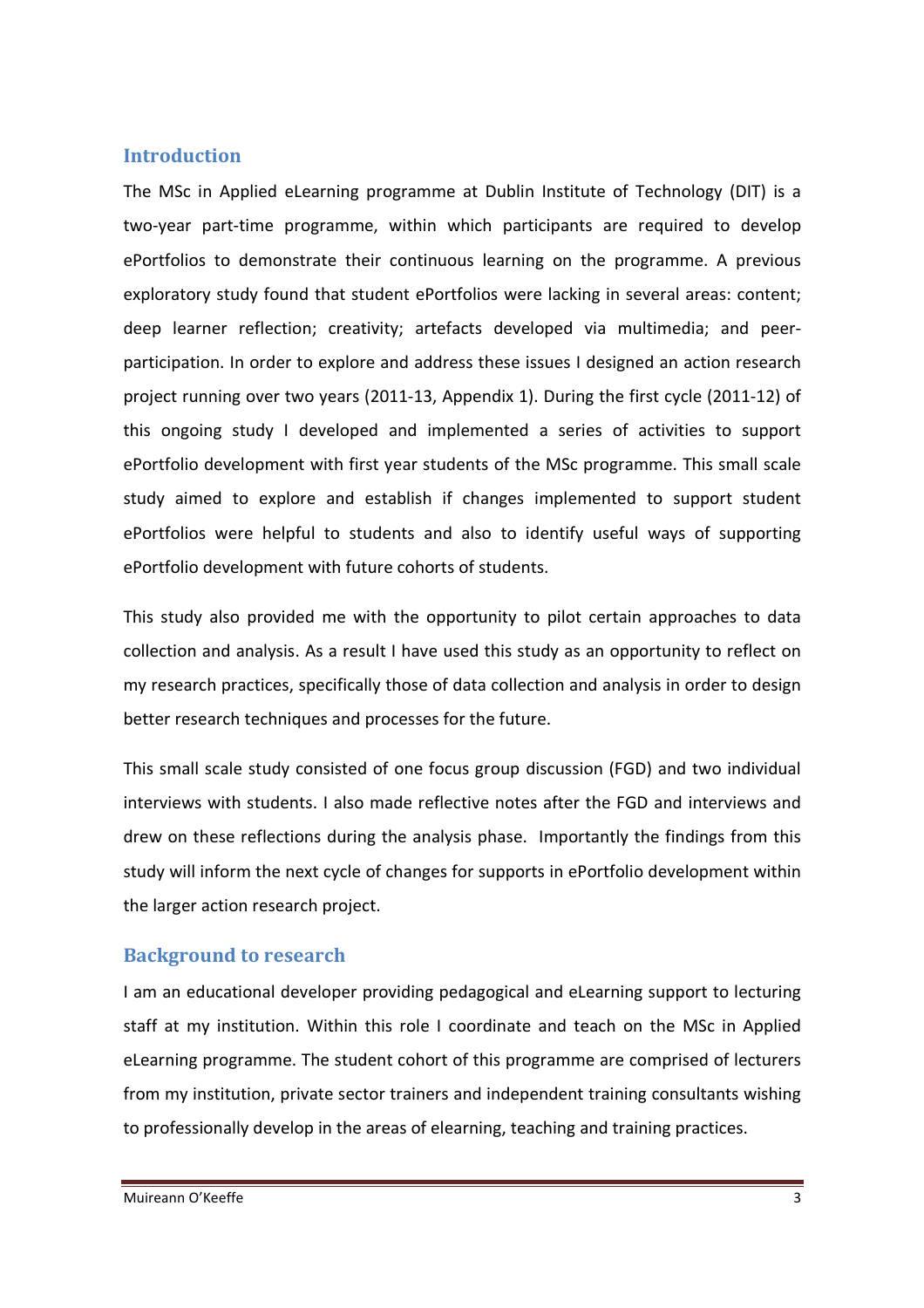Engagement in reflection on professional practice is a major and ongoing requirement for students of the programme. To facilitate this, ePortfolios have been implemented so that students can record their assessed work on a continual basis, reflect on their continuous learning and make connections with their everyday practice.

### Importance of Reflection for Professional Practice

Reflective practice enables learners to 'stand away' from problems arising and come to clearer understanding (Brookfield, 1995). Bolton (2001) states that reflection is useful when undertaken alongside discussions with peers, examination of appropriate literature and texts both within and external to the practitioner's own discipline. With this in mind the ePortfolio was proposed as a tool for evidencing learning and encouraging reflection on the MSc programme. Using the ePortfolio we aspired to shift from, as Klenowski et al (2006, p. 276) advocate, "the collection of evidence to a focus on the analysis and integration of learning" across the modules of the programme.

Research by Plaisir et al (2011) and Logar et al (2007) suggest ePortfolios add this further reflective layer to learning, fostering meta-cognitive reflective practice where students look back at achievements, question assumptions, and commit to improvement and change. Similarly Hallam & Creagh (2010, p. 181) state that "the ePortfolio, as a process, allows learners to move beyond what they have learned to consider how they have learned and to understand the connections inherent in the creative process of learning". However McIntosh (2010) warns against reflective practice that impedes student learning when students try to emulate and adhere to models of reflection rather than being truly self-directed about their own learning journey.

### Exploring the Link between Creativity and Reflection

The development of reflective practice is a key component in development of creative abilities (Sternberg & Lubart, 1995; Jackson, 2006). Also Gibbs (1988) cycle of reflection involves identifying and solving a problem draws parallels with the creative application of the imagination in devising one's own solutions to problems (Cottrell, 2003; Lowry-O'Neill, 2011; Nordstrom & Korpelainen, 2011). Jackson (2006) urges that higher education play a more substantial role in supporting students in developing their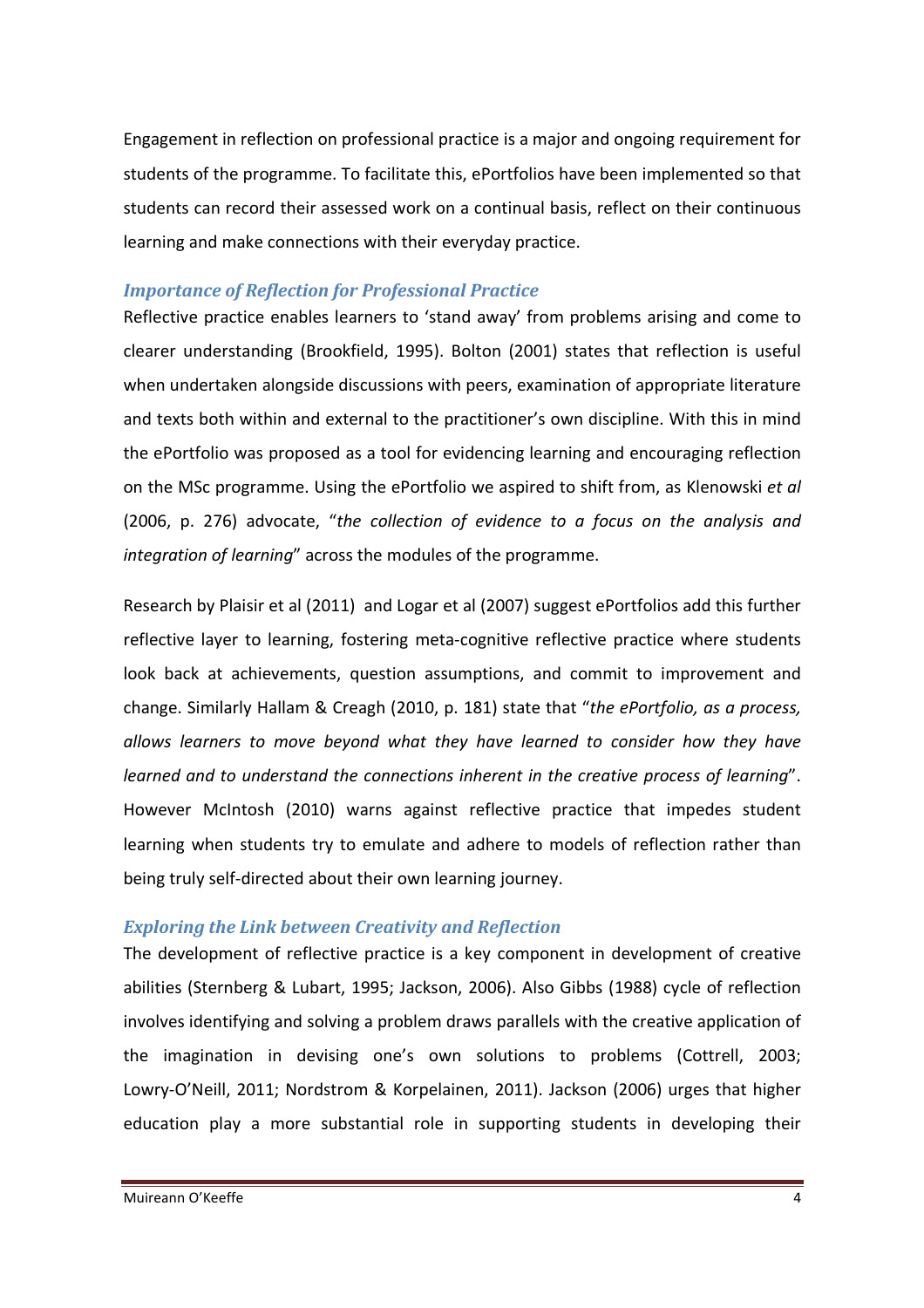awareness and understandings of their own creativity, leading me to next explore the importance of creativity in student learning and appropriate activities to foster creativity.

### What is Creativity and Why is it Important?

Researchers on creativity agree that it is an important but complex construct (Villalba, 2010; Lowry-O'Neill, 2011). Developing creativity of students is said to prepare students "for an uncertain and ever more complex world of work; a world that requires people to utilise their creative as well as their analytical capacities" (Jackson, 2006). Creativity involves divergent thinking skills, decision making (Sternberg, 2006), the capacity to give many answers to a similar problem and adaptability to deal with challenges arising (Villalba, 2010). From an economic point of view governments seek to increase creativity as it produces growth founded on entrepreneurial ideas (Villalba, 2010). In education nurturing of creativity leads to self directed, motivated learners fostering life-wide creativity (Craft, 2010).

While Villalba (2010) cited difficulties in determining the exact role of education in enhancing creativity, Sternberg's (2006) belief is that creativity is as much a decision about an attitude toward life as it is a matter of ability and believes students can be taught to think more creatively. Being a creative individual in the learning environment takes courage on the part of the student as risks are high when associated with assessment (Barrett & Donnelly, 2008). However Nordstrom & Korpelainen (2011) and Craft (2010) assert that creative individuals can be fostered given the right conditions and supported environment and learners will feel secure to express themselves in a creative way in the right environment (Villalba, 2010).

Craft (2010) describes creativity as a social process, dependent on participation in particular kinds of communities or environments; she asserts that a creative education involves engaging with four characteristics: pluralities, playfulness, possibilities and participation. Similarly Seel's seven conditions for creativity as cited in Lowry-O'Neill (2011, p. 486) are important in generating a space for creativity: "(1) connectivity; (2) diversity; (3) rate of information flow; (4) lack of inhibitors; (5) good constraints to-action; (6) positive intention; and (7) watchful anticipation".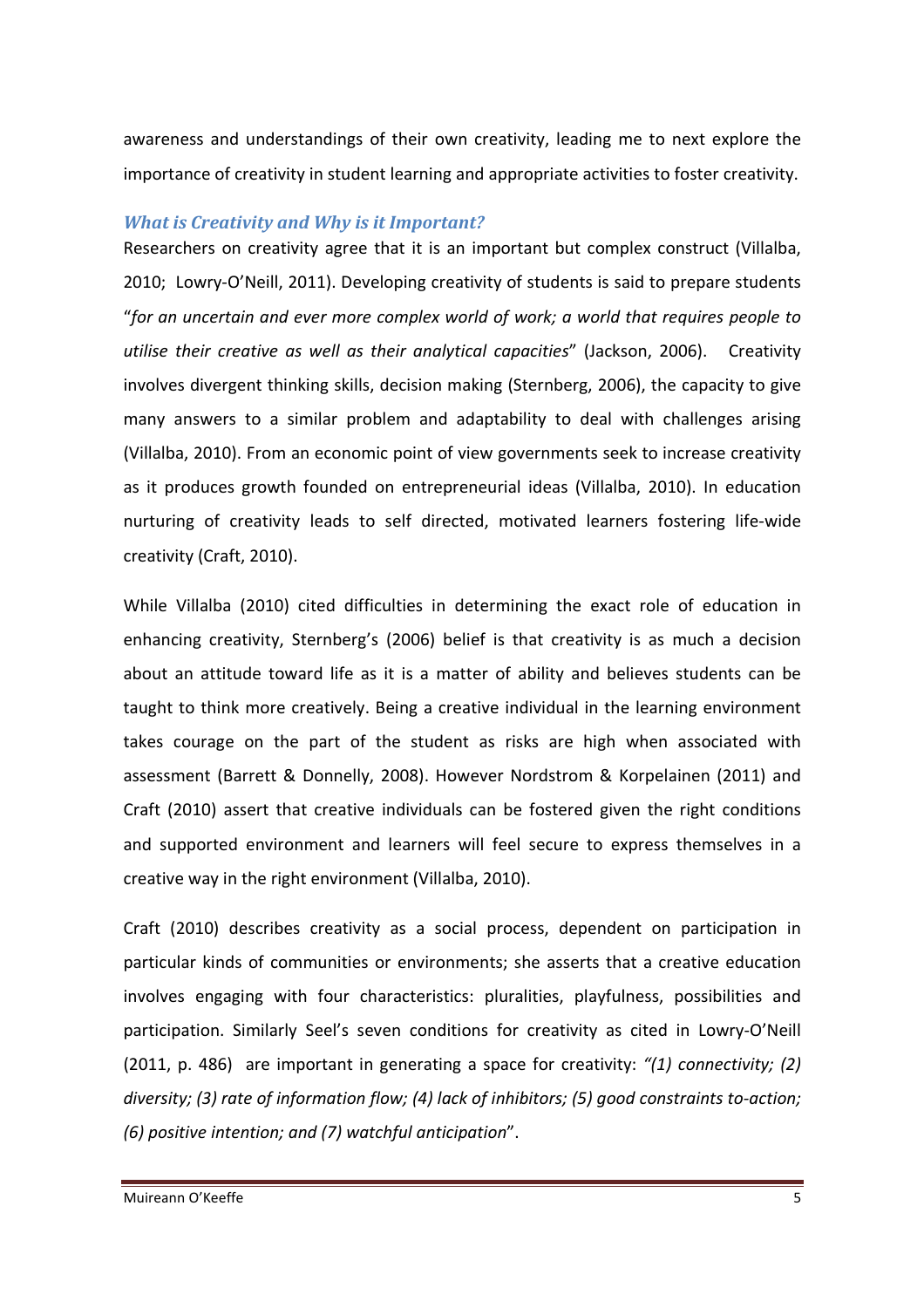With these conditions and characteristics in mind I endeavoured to build a learning environment for ePortfolio development conducive to nurturing creativity enabling learners to take risks in expressing their learning; encouraging them to connect with and 'participate' with other students; encouraging 'play' with diverse technologies and to become enthusiastic and excited about the 'possibilities' of technology and tools for learning. Activities to support these characteristics are discussed further in this paper and outlined in Appendix 2.

#### Common Issues in ePortfolio development

While research shows that ePortfolios can support reflection certain studies have highlighted that students found processes of reflection within the ePortfolio as overburdening them with extra layers of work (Ruiz et al, 2009). Plaisir et al (2011) findings indicated that students needed adequate time to enable development of ePortfolios. Taking this into account, activities to develop the ePortfolio were embedded and integrated with ongoing activities in other modules of the programme assisting additional student workload.

Interestingly, Cheng & Chau (2009) report that while reflection is widely viewed as a central component of the portfolio process, they also draw attention to some concerns about students' motivation and quality of their reflective practice. This correlates with findings of exploratory study preceding this action research study highlighting concerns surrounding students' ability to engage in deep reflective practice. As well as concerns with reflective practice, the exploratory study highlighted that the ePortfolios lacked creativity which specifically could have been demonstrated through the use of multimedia for content and peer-participation. Also highlighted in the exploratory study were student frustrations with the technology for ePortfolio development, correlating with findings from other studies (Plaisir et al, 2011; Nielsen et al, 2011).

Therefore as a result of findings from literature and the exploratory study it was essential to build supports and guidance for students using the ePortfolios so that their reflective practice and writing could grow and develop throughout the programme.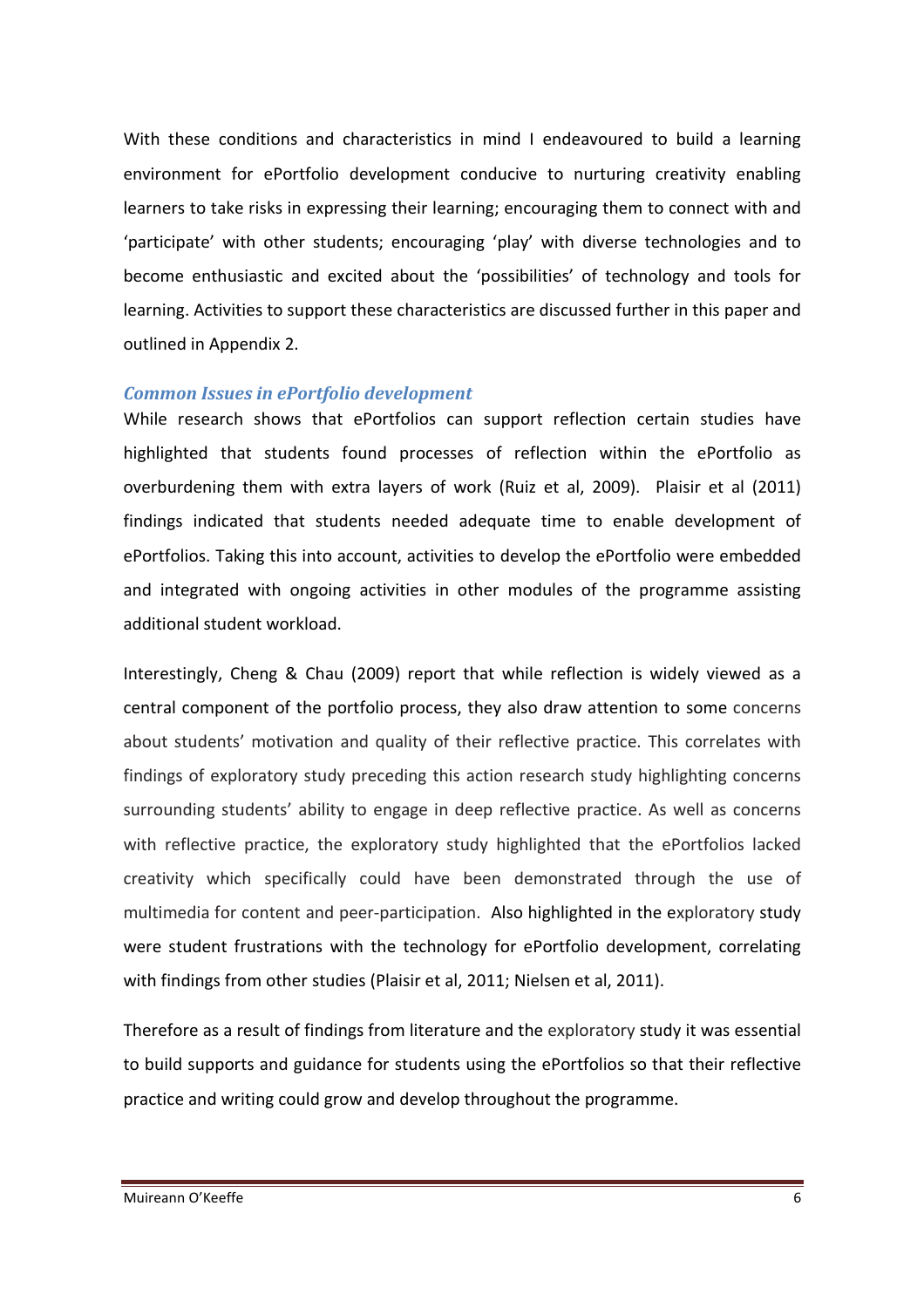# Building Supports for the ePortfolio

Many studies involving implementation of ePortfolios describe the crucial need for initial involvement and careful planning (Plaisir et al, 2011; Ruiz et al, 2009). Lee (2005) and Ruiz et al (2009) recommend coaching and provision of constant guidance, training, and support, so students develop an understanding of the ePortfolio and develop abilities for reflective practice within the ePortfolio.

Barrett & Donnelly (2008) note that pedagogic strategies are needed to arouse the imagination and engagement of students and that assessment, one of the most important influences on learning, needs to be constructively aligned (Biggs & Tang, 2007) with learning outcomes which encourage creativity and reflection. Therefore advance planning and development of appropriate activities to nurture creativity (Sternberg, 2006) that support collaboration, problem solving and articulation of reflection (Gibson, 2010) were designed. Similar to Bolliger & Shepherd's (2010) study it was decided that activities such as student induction, peer and tutor feedback and time for revision would be devised to encourage deeper reflective practice, creativity, enhanced content development, feedback and peer-participation. Activities to encourage the use of diverse technologies such as video editing, screen casting, podcasting were also introduced to students. The full sequence of activities for ePortfolio support and development are outlined in Appendix 2.

# Research question

Research Aim: to explore and establish if support activities implemented were helpful to students in developing their ePortfolio and to recommend useful ways of supporting ePortfolio development with future cohorts of students.

The primary research question is:

1. Did students perceive that the support activities provided were useful in helping them develop the ePortfolio?

As part of this I also want to explore:

i. If the students perceived that the ePortfolio held a useful purpose as part of their learning on the MSc programme.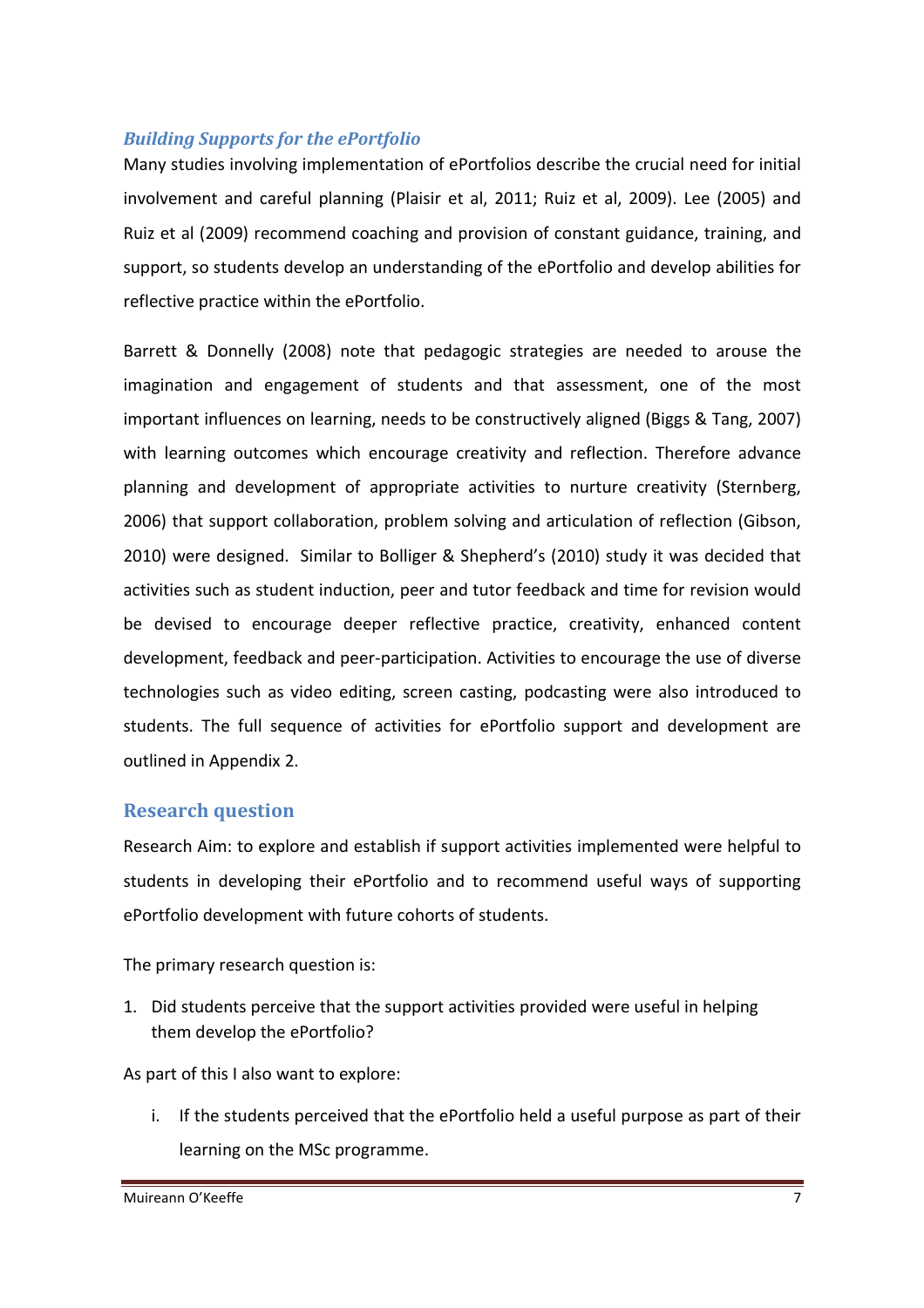- ii. If the supports provided to students were helpful in developing their ePortfolios particularly in relation to the areas of
	- a. Reflective practice
	- b. Creativity
- iii. How further supports could be designed and implemented for students.

# Research design

This small-scale study is located within a larger two-year research project designed as an action research study (Appendix 1), which has a primary aim of improving student ePortfolio development by systematically investigating the learning and teaching activities that support ePortfolios contributing to future modifications of practice (Norton, 2009). Fundamental to this approach is an honest critique of my own teaching practices, identification of strengths of strategies in place as well as areas that need improvement.

Critics of action research claim it to be "idle self-contemplation" (McNiff, 2010), however other researchers assert action research to be a form of deep reflective practice (Greenbank, 2007) providing a rigorous and systematic research approach for educational enquiry. I consider that action research is a suitable approach as it enables understanding of the context, but also endeavours to make influential changes to the focus of the research (Robson, 2011).

This small scale study is the first cycle of the action research study (Appendix 1) and is informed by previous findings from a 2011 exploratory study which recommended actions be taken to improve supports for ePortfolio development. This cycle will enable me to understand the current context and allow me to recommended future purposeful action (Denscombe, 2010) within cycle 2.

This research is underpinned by a critical theory perspective but also influenced by constructivist and interpretivist epistemological beliefs (Crotty, 1998). This research philosophy recognises that I, the researcher, play a part in the research as I elicit responses from my participants and interpret meanings from their answers (Cresswell,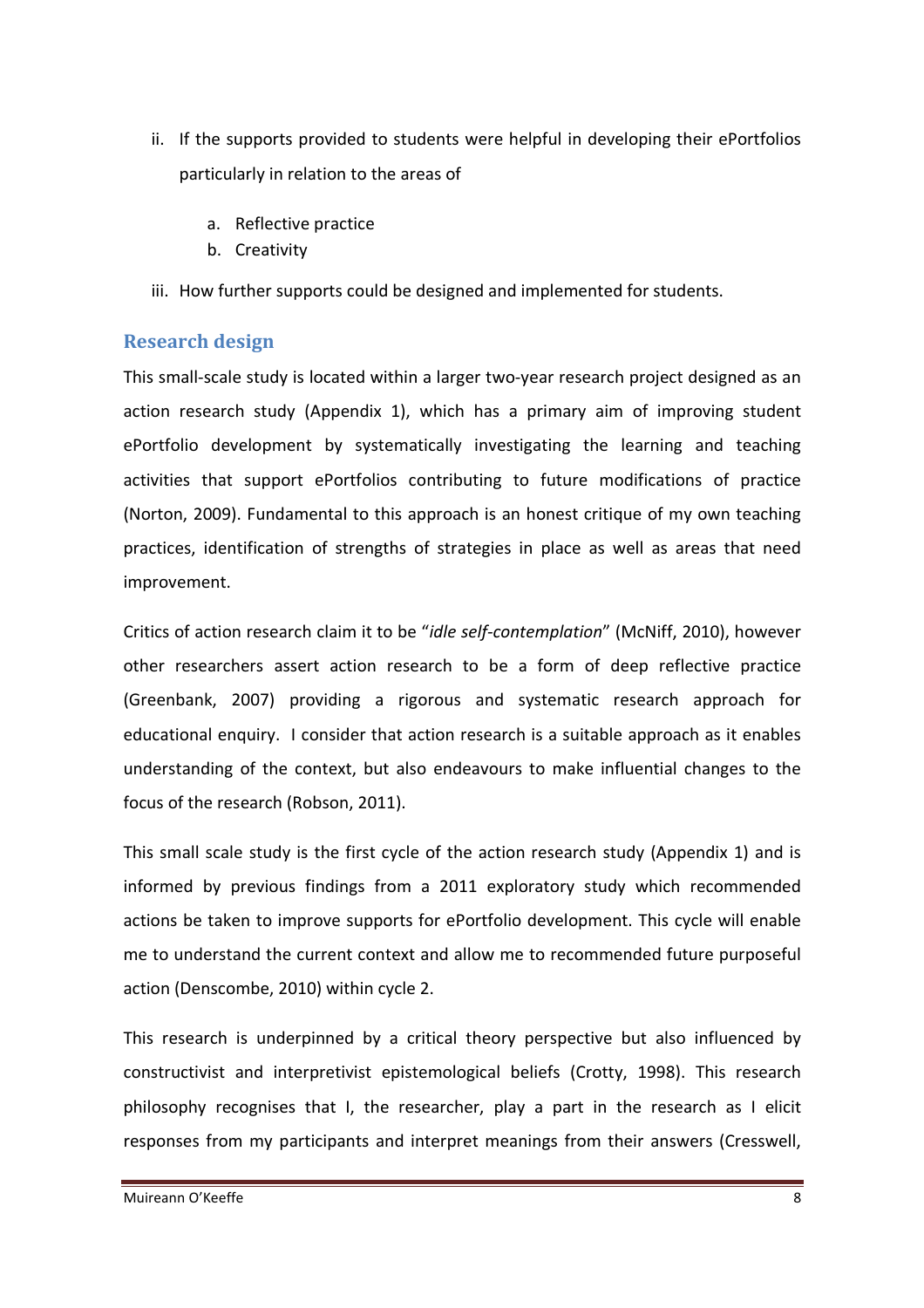2011). It is intended that the findings from this study will be used to inform future implementations of ePortfolio support for students of the MSc programme. As this research is small scale and set within a distinct context, knowledge produced from this research may not be generalisable to other contexts (Robson, 2011). However it is hoped that through broader dissemination of this study that similar projects could learn from the findings and from the models of support in place within this context of student ePortfolio development.

Within this small-scale study I wanted to gain knowledge of student's perception of the supports provided for ePortfolio development. The focus group was chosen as it was deemed to provide the opportunity for busy students to contribute to this research in an efficient and timely manner (Stewart et al, 2007) and generate a rich exchange of ideas enabling participants to respond and comment (Peterson & Barron, 2007). It was hoped that students would feel comfortable discussing and drawing on each other's experiences within a group setting. Time constraints determined the availability of many student participants for the focus group and fortunately two other students made themselves available for interview at other times.

The focus group and interviews were carried out in a semi-structured manner. I wanted to explore 'a shopping list of topics' (Robson, 2011, p. 285) with the participants but I also wanted to give freedom to participants to discuss areas that they believed to be important in the support of their ePortfolio development.

This focus group and one interview were audio-recorded and data was stored securely in a locked cabinet at my office.

### Challenges of being an insider researcher

I recognise that I carry dual roles of being tutor of student ePortfolios and that of an insider researcher on this project. Brannick and Coghlan (2007) support the roles of researchers who are immersed in the research context and I believe that my rich background knowledge of this context benefits the research process. However I acknowledge criticisms existing that this closeness can be seen as problematic (Brannick & Coghlan, 2007; Robson, 2011) and I need to be aware of creating distance from the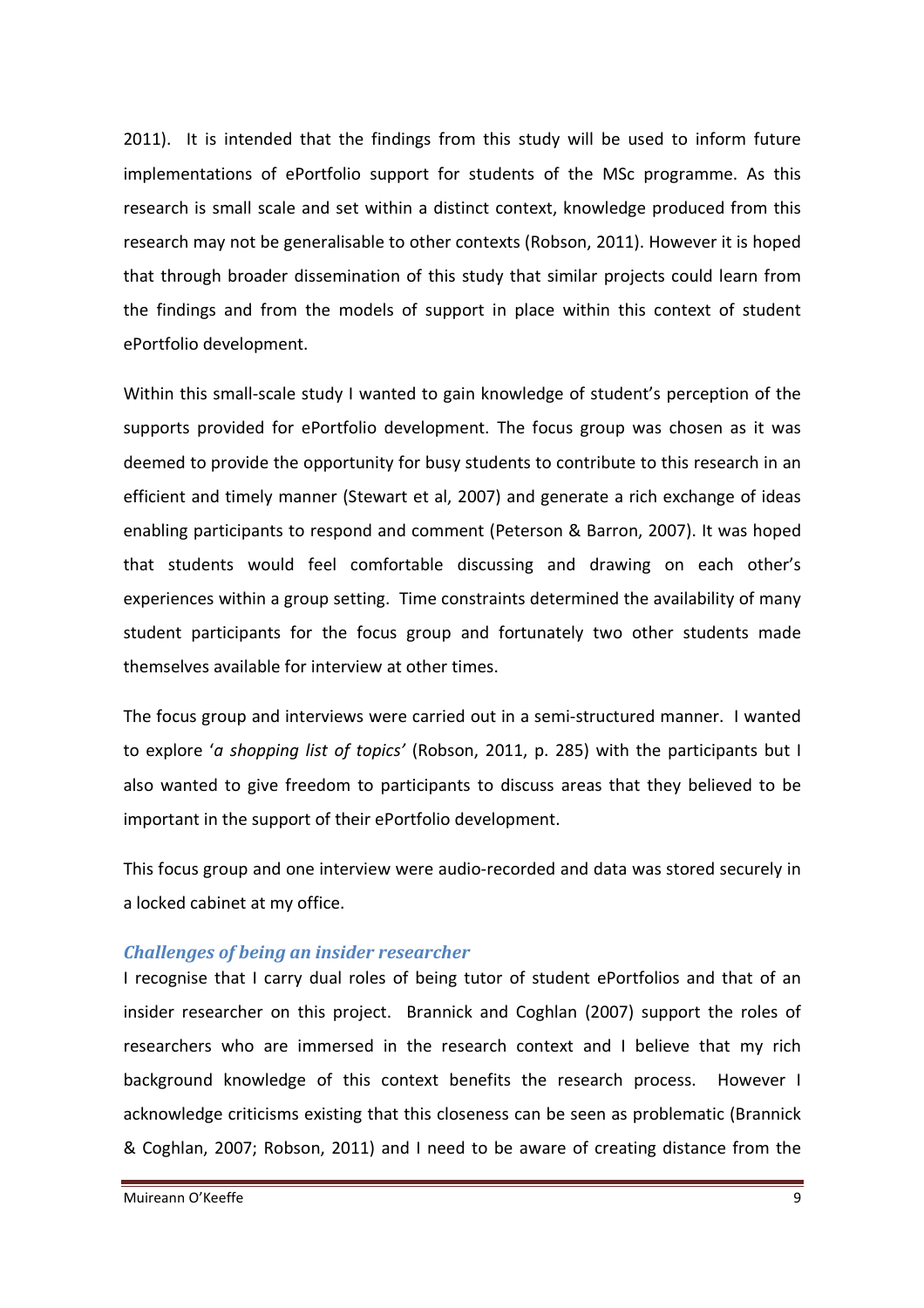context "in order to see things critically and enable change to happen" (Coghlan & Holian, 2007).

When planning towards the focus group and interviews I was acutely aware that I would need to gain honest and critical opinions from the participants to order to develop valid findings informing the larger action research project. I endeavoured to engage a researcher external to this study or another member of the programme team to facilitate the focus group and interviews, but due to resource constraints none were available.

As I am the assessor of the ePortfolios I was concerned that participant feedback could be biased as participants would want to portray their positive support for the strategies I had in place for ePortfolio development. To guard against uncritical feedback and to assist reliability of data I asked students to suggest new ideas for future ePortfolio supports, enabling them to think critically on what supports had worked or not worked for them and to suggest activities that would they deem more suitable for students in the future. Also over the past year I have endeavoured to create a learning environment where students are encouraged to provide constructive and critical feedback on teaching practices. I would hope that this has provided a strong foundation where students would feel 'safe' to reveal their honest opinions.

In action research, approaches to ensuring relaibility and validity occur through review and reflection (Coghlan & Brannick, 2001). McNiff (2010) asks how the judgements made by the action researcher are reasonably fair and accurate. I hope that through engaging in my own reflective practice on the research (Brannick & Coghlan, 2007) that I have explored my strengths and weaknesses as an insider researcher helping me to draw reliable findings and further informing my future research practices. Lastly I have planned to present the findings to a critical friend (Whitehead & McNiff, 2010) on the MSc programme team, in order to ensure trustworthiness and eliminate bias (Golafshani, 2003).

### **Ethics**

The students are participants in the research and they have been made aware of this action research approach since the outset of their academic studies. As this study is part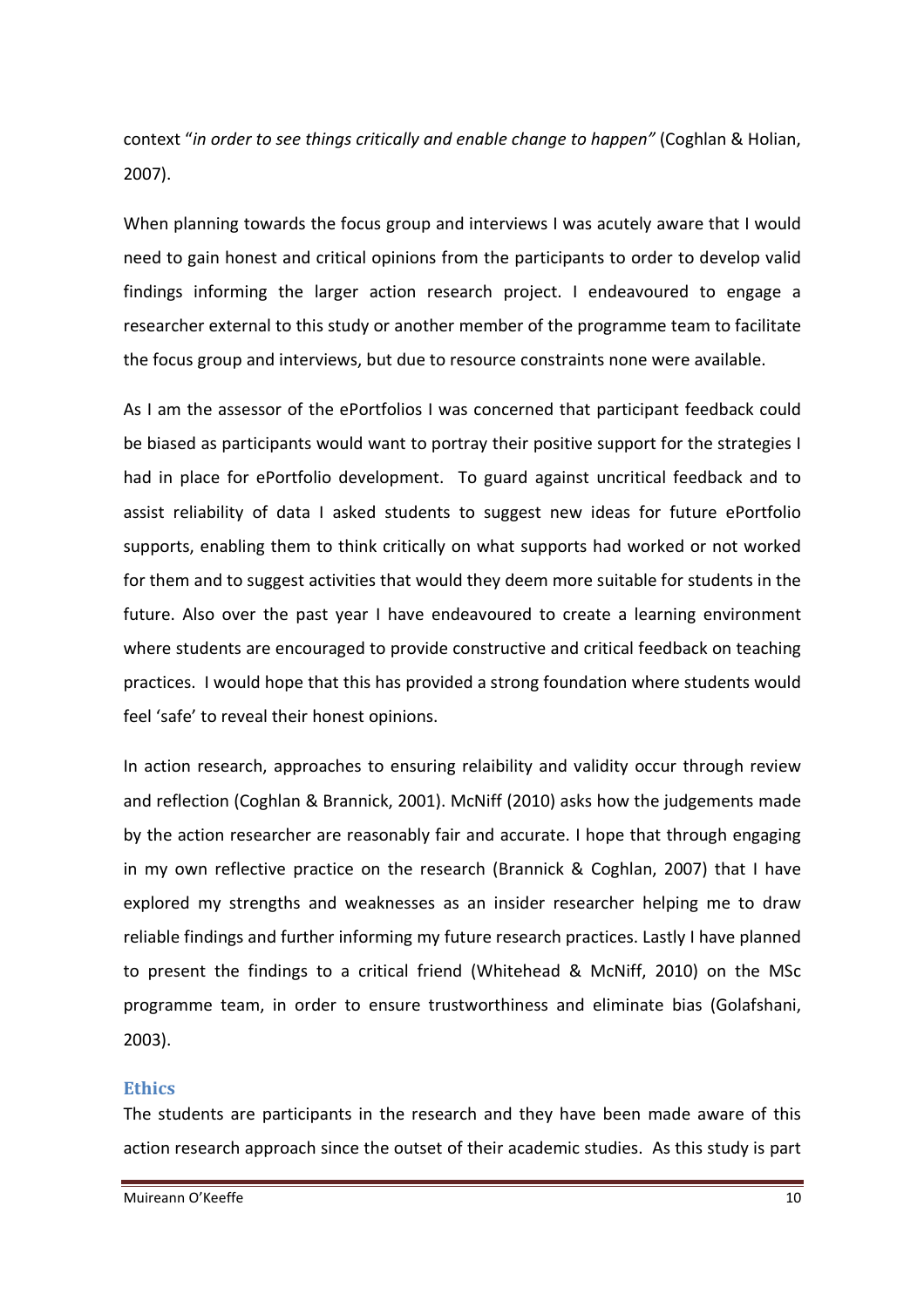of an ongoing larger action research project my institutional ethics committee was made aware of the study and ethical permission was sought from my head of department. I also received ethical approval from my supervisor and tutor for the use of data towards this paper 'Methods of Enquiry 2' as part of my Educational Doctorate studies.

The BERA (2011) ethical guidelines and my institutions ethical guidelines (DIT, 2011) note that it is the responsibility of the researcher to protect study participants from harm and to keep participants fully informed about the procedures and the purpose of the research. Therefore I sought informed consent (Robson, 2011) from the participants by providing a participant information sheet (Appendix 3) and consent form (Appendix 4). These included details on the purpose of the larger action research and this small scale study; how I planned to collect data; how the data would be used to inform future support strategies for student ePortfolios informing the next cycle of this action research project; and how confidentiality of participants would be respected and that participants could choose to could to opt out at any time.

#### Data collection

Data collection was facilitated through one focus group discussion (FGD) and two individual interviews with students. Before the end of the semester all fourteen students on the  $1<sup>st</sup>$  year of the MSc programme were invited to attend the FGD, but due to end of academic year work commitments, only six were able to be participate. I subsequently asked students who could not attend if they could be available for interview. As a result one student agreed to be available for a face-to-face interview, and another student volunteered to be interviewed over the phone for the study.

Keeping in mind Stewart's et al (2007) recommendation of not including too many questions and using subtle indirect approaches to questioning I developed some semistructured questions established from the aims of the research (Robson, 2011) which would attempt to retrieve information pertaining to the support of the ePortfolios. At the FGD and interviews<sup>1</sup> the students were given copies of the semi-structured questions (Appendix 5) in order to introduce and stimulate discussion (Peterson & Barron, 2007).

l

 $1$  For the phone interview I emailed a copy of the questions to the student prior to interview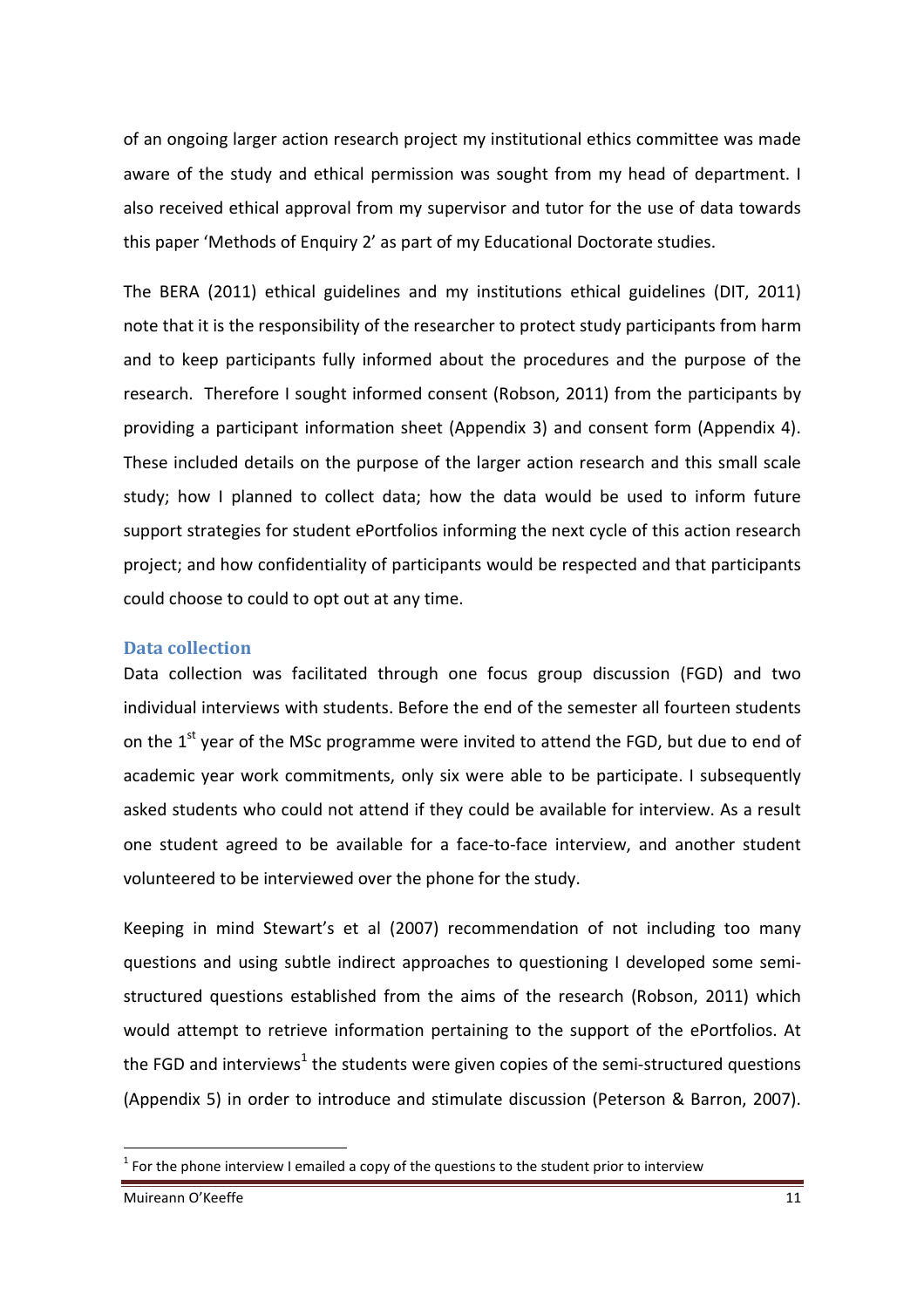The students were given a few moments to read the questions, and then I started a general discussion based around the questions provided. At the end of the FGD and interviews I asked the participants if they felt there was anything that I had not discussed that they thought was important. The focus group and face-to-face interview were audiorecorded and transcribed. Notes were taken from the phone interviews as audiorecording was not possible. After each episode of data collection I noted down my own reflective comments.

# Data analysis and interpretation

I analysed the data using the 6 phase guide recommended by Braun & Clarke (2006).

Phase 1: familiarising yourself with the data Phase 2: generating initial codes Phase 3: searching for themes Phase 4: reviewing themes Phase 5: defining and naming themes Phase 6: producing the report

I used the thematic analysis software NVivo to code the data. While NVivo provides the opportunity to codify audio data (Russell & Wainright, 2010), on reading Braun & Clarke's recommendations I decided that by transcribing the audio data I would begin to immerse myself in the data and effectively begin the coding process. After transcription I repeatedly read the transcripts before moving onto generating initial codes from the data. I created codes for as many categories as I could identify within the three sources of data. However as I was seeking information on pre-determined topics, I looked out for anticipated instances (Bazeley, 2009) of data relating to the students opinions on the purpose of the ePortfolio, support, reflection and creativity. This initial phase of coding provided 31 categories of data. I then refined these codes into overarching themes, and generated thematic maps (Appendix 6) which I later reviewed and defined into specific named themes. During the data analysis I also reviewed the reflective notes that I made after each collection episode in order to check the data and ensure reliability.

The themes that I refined from the data are discussed as follows: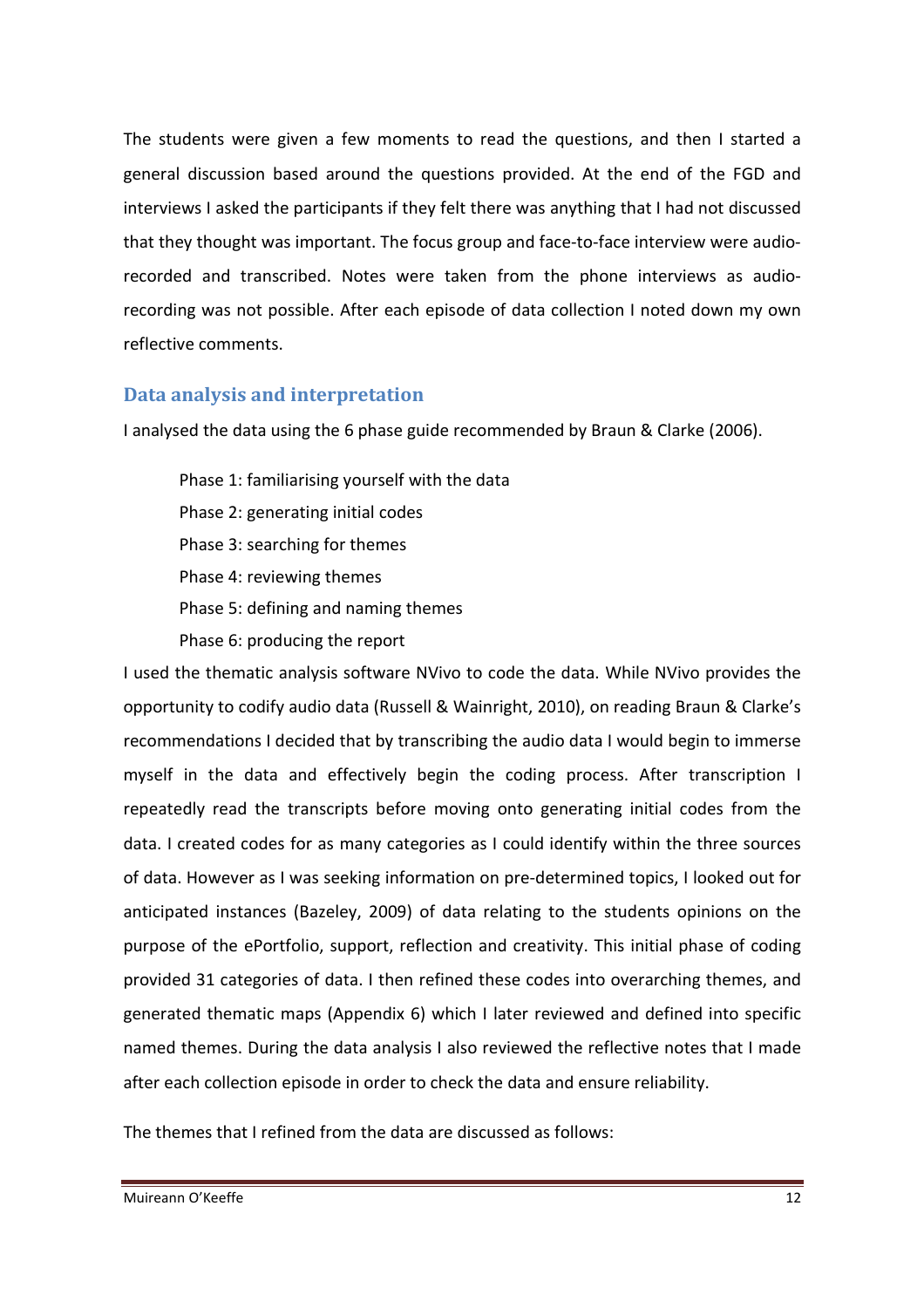# The purpose of the ePortfolio and student motivation for engaging with it.

The majority of participants said that the ePortfolio served to demonstrate work " $a$ record my progress throughout the year". One student described it as a repository for work while another said it acted like a 'mirror' reflecting learning.

The participants described that deadlines for continuous assessment and feedback motivated them. One participant stated that at the end of the academic year, she had a more mature ePortfolio which she was using for career reasons. Another participant described that at the academic year her ePortfolio had become a revision tool, and seeing the products of the learning in the ePortfolio in turn was motivating to do more work towards the ePortfolio.

Interestingly none of the participants explicitly said that becoming aware of their learning (Beetham, 2006) or making connections between learning (Tosh et al, 2005) was a motivation or a purpose of the ePortfolio. However in year two of this MSc programme there is a specific activity requesting that the students look back over learning and critically describe their progress with reference to the modules and their own practice.

### Reflective writing and impacts on student learning

Overall it seems that the participants did see the value of writing reflections:

"I've never written reflective pieces before, but can see their value, as it helps me to clarify my position on things, or look at it from a different point of view, definitely a good thing , good way to see progress"

The students claimed that they did reach deeper levels of reflection or critical reflection (Hatton & Smith, 1995) in their writing. They spoke about how their reflections presented action plans and that they used the Gibbs (1988) cycle of reflection as a model to help them achieve this.

However assessment and encouragement from the tutor seemed to be the motivating factor in getting the students to write reflections. Participants said that writing exercises were useful at the beginning of the academic year but they wanted more of these in the future. One participant requested that sample reflections be provided so they would know what to write. At programme induction students were introduced to models to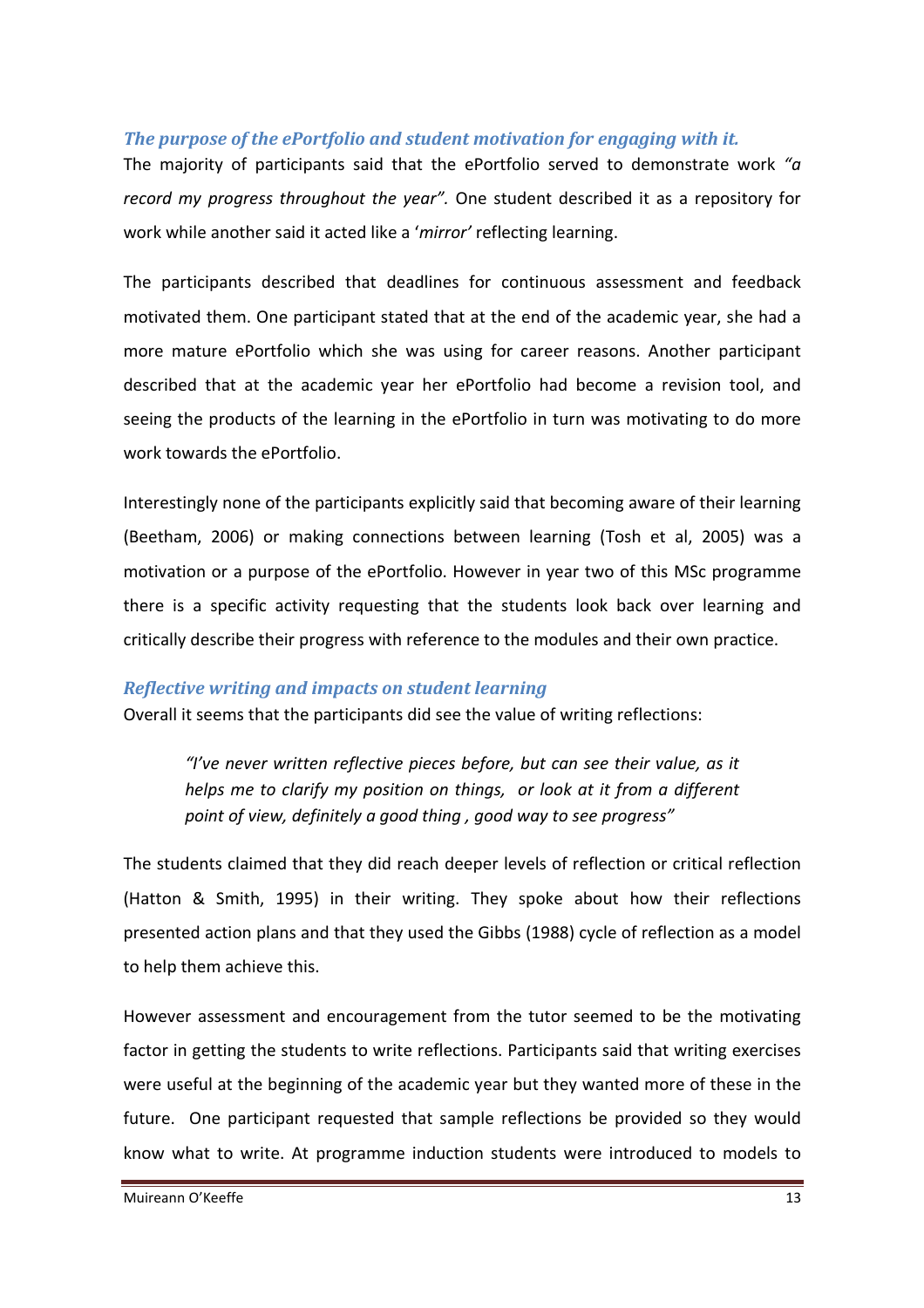support reflective writing and example accounts of reflective writing. However taking McIntosh's (2010) view into account that too much direction to students could impede expression of individuality or critical thinking in reflective writings, I wished to be cautious of providing too much structure for reflective writing to avoid being overly prescriptive.

As a reflective practitioner I strongly advocate reflective writing as a means to come to clearer understanding (Brookfield, 1995) however I think that tension exists between students working towards fulfilling the assessment goals rather than thinking about developing an awareness of their own learning (McIntosh, 2010). As these students have one more year to complete on the MSc programme I can further investigate if the focus of their reflective writing is about meeting assessment criteria or as a tool to direct their own learning futures.

### Challenges the students encountered in developing their ePortfolios

While challenges of developing the ePortfolio was a not a specific topic that I intended to explore with the participants, nonetheless it was a recurring point of discussion in the FGD and the interviews. The participants revealed multifaceted challenges: understanding the purpose of the ePortfolio, what was needed within the ePortfolio for assessment purposes; using technology for the ePortfolio; using multimedia to present information in diverse ways; and the time consuming nature of the ePortfolio work. Overall the participants expressed that despite challenges the ePortfolio was a worthwhile endeavour as reflected by this participant:

"It is a necessary evil! Times when I found it cumbersome, you just have to keep at it and you get better at it, I struggled with it at the beginning".

# Overcoming challenges through support provided

The support activities were specifically discussed and the participants seemed satisfied with the ePortfolio induction, technical support for the ePortfolio platform, reflective writing prompts and scaffolding and tutor feedback they were given.

However what arose most prominently from the discussion group and interview data was the focus placed on the support from their peer students. Learning by example from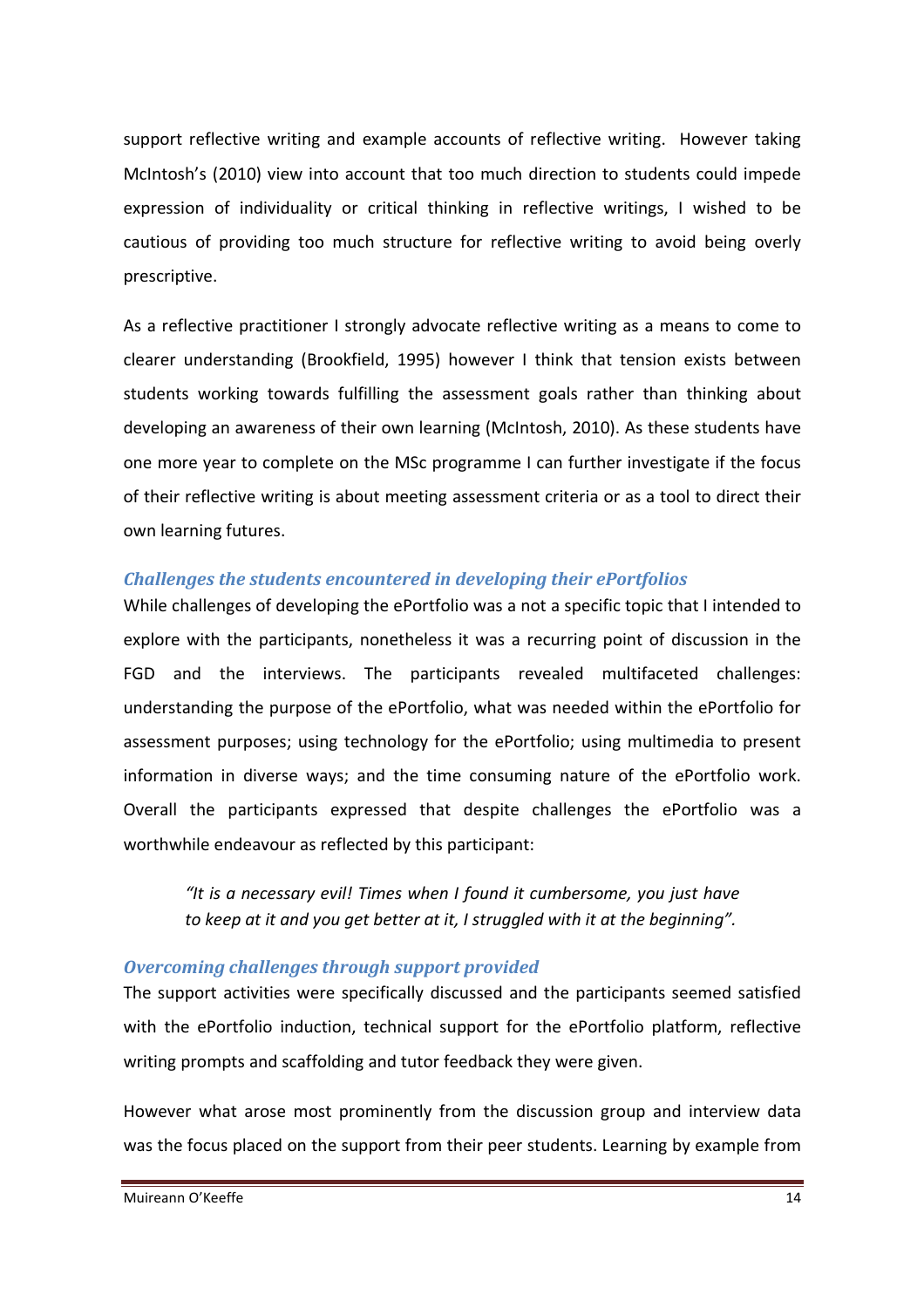others and seeing other students' use of technology in the ePortfolio gave students an incentive to try out new things in their ePortfolios. They claimed that opportunities provided for online-peer feedback and in-class presentations were valuable in learning from each other and advancing their ePortfolios. This participant said of the in-class presentation:

" I think it fell after a module where we had a lot of stuff to show in the ePortfolio, it was good to see how others had used the ePortfolio at that time, it was a half way stage to get good ideas to do for rest of year"

Evidence from the data indicates that students were helping each other, problem solving their ePortfolio issues together becoming like a community of practice (Wenger, 1998).

# Students perceptions of their creativity

I asked the participants if they thought that they were being creative with respect to the four characteristics used from Craft (2010): Plurality, Participation, Play, Possibilities (Appendix 5). The participants were able to connect their use of multimedia with the characteristic of plurality; the use of new technologies with play; and they were able to demonstrate very obviously where they participated with others. Overall however most of the participants seemed not to think of their work for the ePortfolio as creative.

"I need to be more creative, I haven't been creative"

 "I think for the ePortfolio I particularly found it hard to be creative... I don't know if there is any way of inducing creativity"

At this point I cross-checked all of the data from these participants and found other responses from the above participants indicating examples of where they problem solved with peers in using technology for their ePortfolio. Problem solving according to Jackson (2006) is an integral aspect of creativity, however the data shows that the participants understanding of creativity seemed solely related to the visual display of artefacts, use of diverse multimedia and layout of the ePortfolio. The term 'creativity' seemed to conjure up negative beliefs about their own work; they didn't think that they were 'being creative'. Overall I think that these students were disparaging of their own creative work or perhaps had not formed their own understanding of what creativity is. I believe this to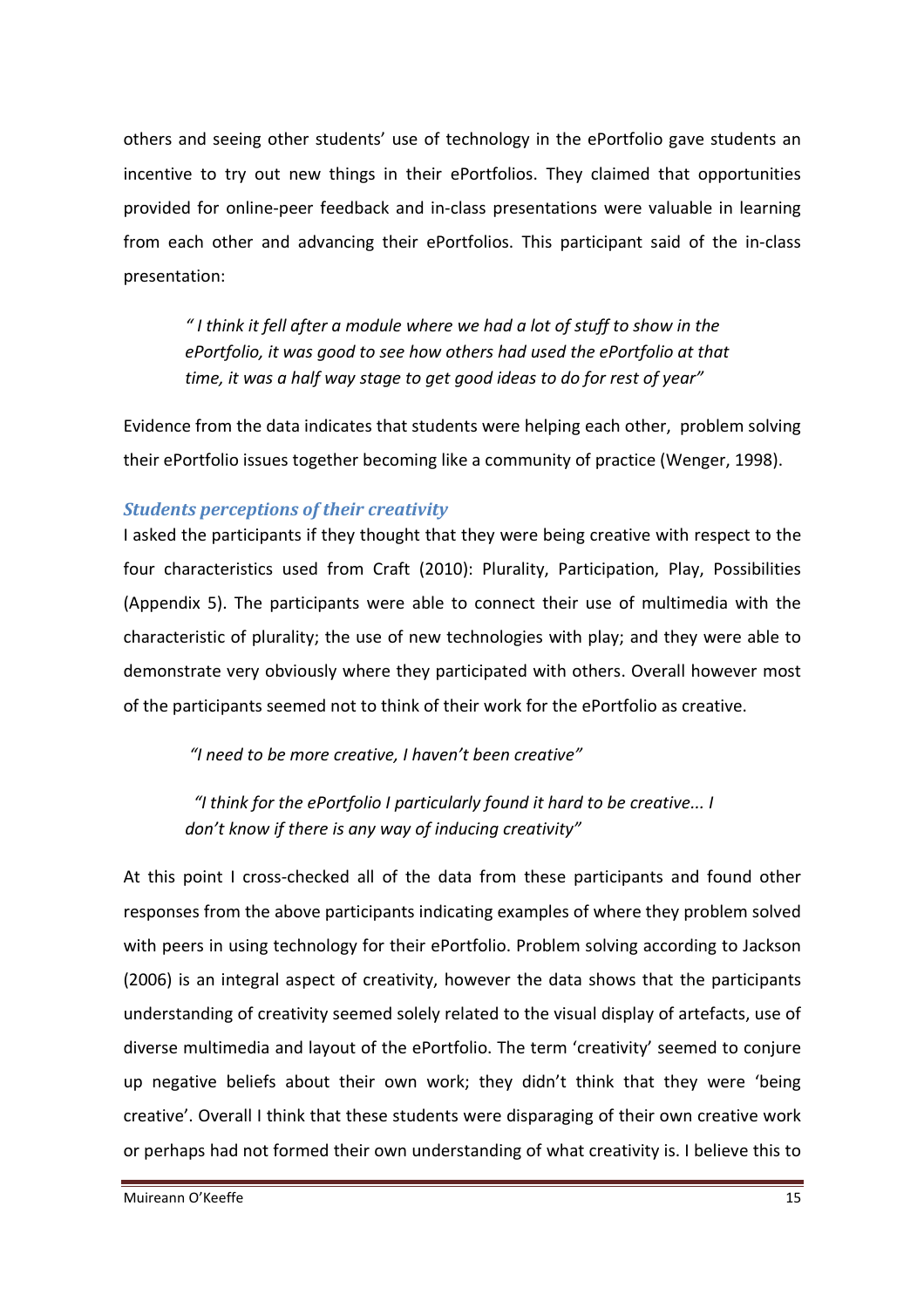be an important finding and I aim to pursue a critical exploration of creativity with the students in the future.

### Suggestions about future changes for ePortfolio support

The students had plenty of recommendations for supports to assist future students developing ePortfolios. Suggestions were as follows: multimedia and technology workshops "How to do a Wordle, do a podcast, some training sessions, how to do a few small practical things"; further opportunity to see exemplar ePortfolios were requested and more supports for reflective writing were asked for. Also some participants said that more recognition should be given to the time consumed by the ePortfolio as part of the overall workload in the programme. This comment has led to the programme team to consider increasing the amount of credits available for the ePortfolio module within the MSc programme.

# **Reflections**

I believe that the FGD and interviews were useful methods in eliciting information about the supports provided for the ePortfolio development, reflective practice and nurturing of creativity with the students. I aim to use the findings to work towards making improvements in ePortfolio support activities for future cohorts of students.

I thought that the data from the FGD was particularly rich as the participants listened to one another's views, engaged in group discussion and voiced different opinions. This reflected a social constructivist means of building knowledge together on the topics for discussion. The interviews, while valuable to this study, lacked deeper comments that were made in the FGD, perhaps because the group dynamic allowed ideas to be bounced around (Peterson & Barron, 2007) and enabled critical thinking on their opinions towards the topics discussed. In future I think that FGDs are the most favourable means to gather data but in this situation time constraints nearing the end of semester allowed only 1 FGD. In future I aim to organise at least 2 focus groups so that all students can be invited and included at a time earlier in the semester.

On reflecting on the FGD and interviews I revised Robson's (2011) advice on facilitating semi-structured interviews. I realised that my questioning approach was quite often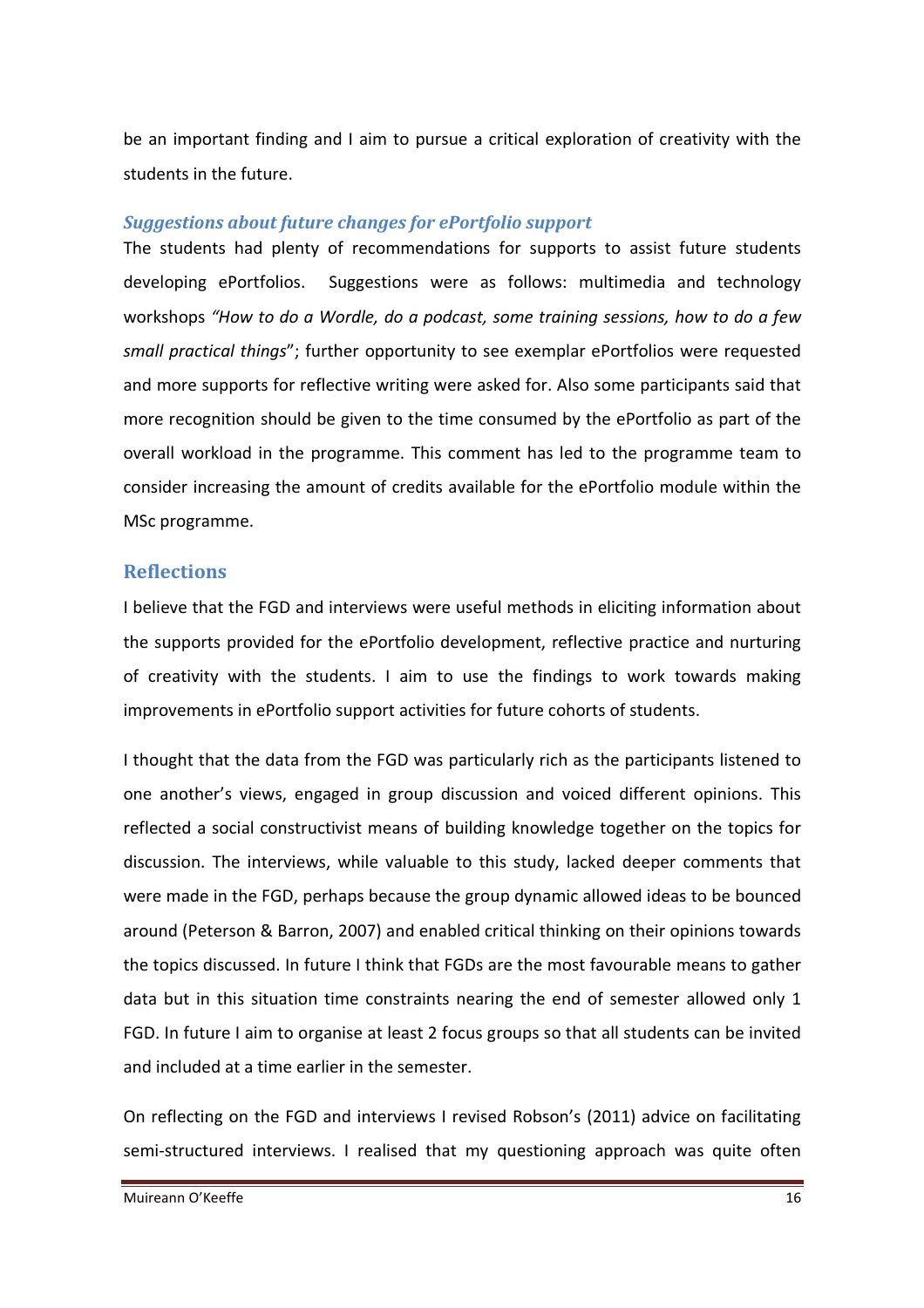biased asking 'loaded-questions' of the participants. In future I will need to practice phrasing questions in a more objective manner. I presented the findings to a critical friend, (a member of the MSc programme team); however in future I will also present my planned data collection processes (questions and methods of analysis) to the critical friend for comment.

Also while I set out to capture information regarding the ePortfolio supports provided to students, the data provided me with extra valuable information about student awareness of creativity. This correlates with what Bryman (2007) alludes to in social research, that the methods cannot be completely subservient to the research question and Robson's (2011) philosophy that social research needs to be flexible in design. As a result of this flexibility I gained new information on student's perceptions of creativity which I will explore and develop in the future.

To conclude my reflections, as the tutor and assessor of the ePortfolios I am very aware of the excellent work completed within the student ePortfolios. However the FGD and interview data indicate students criticising their work. While it is good that the students are making plans for the future and suggesting changes they will make, it is also very important to celebrate the work completed. In future I hope to positively reinforce the excellent work contributed by the students towards the ePortfolios and organise a workshop or event to mark this.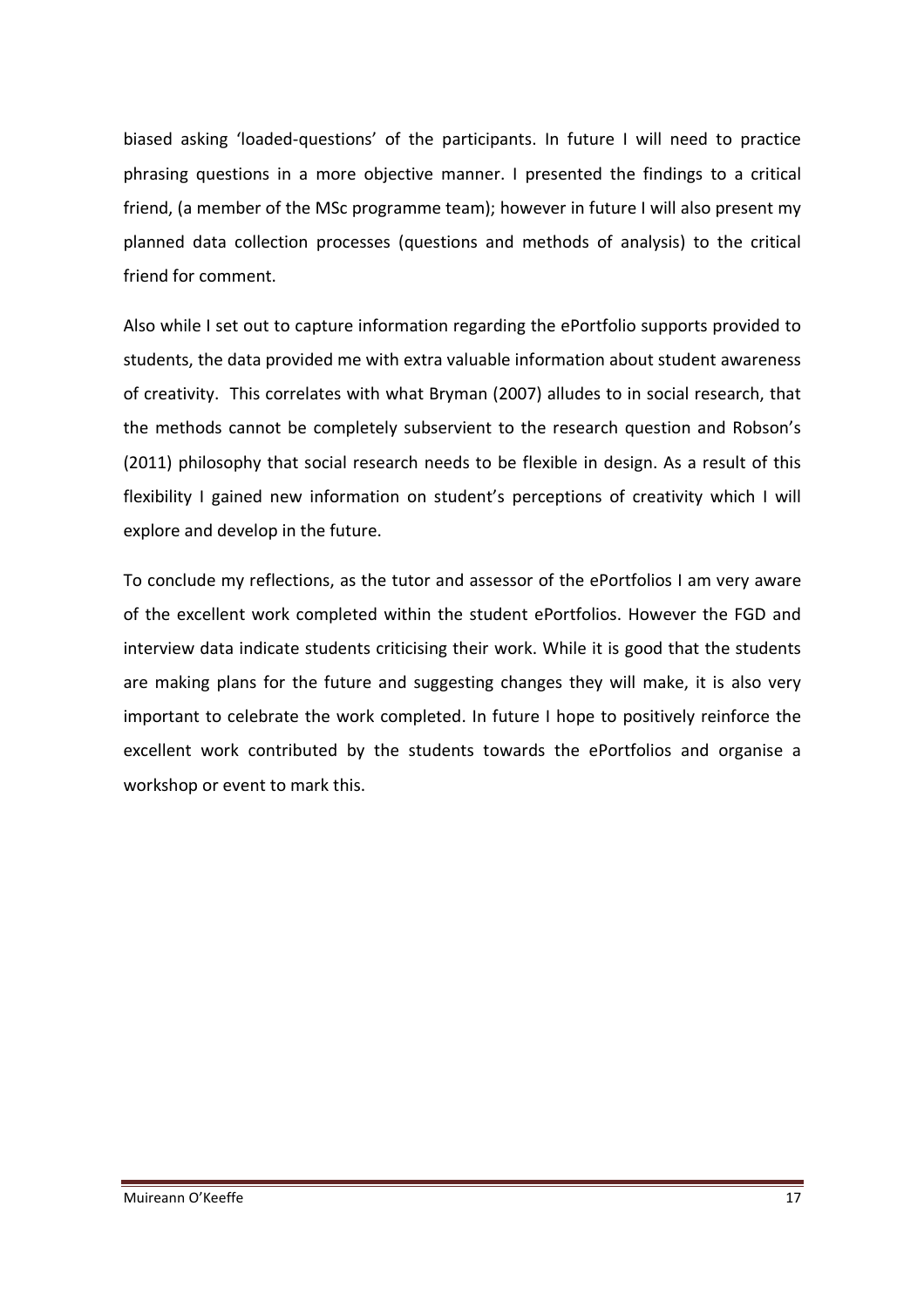# Conclusion and moving forward with findings

This research study aimed to explore and establish if support activities implemented were helpful to students in developing ePortfolios and to recommend useful ways of supporting ePortfolio development with future cohorts of students. The findings from this study indicate a number of recommendations for the future support of the ePortfolio informing the second cycle of action research commencing in September 2012:

- Peer support between students is held in high regard; this should be continued and encouraged. I would like to encourage a community of ePortfolio participants where they solve problems or issues associated with the ePortfolio together. This could be facilitated face-to-face and online.
- More support on reflective writing will be provided at various times throughout the academic year, with an intention of incrementally supporting reflective writing in order to get students to transform from descriptive narratives toward critical reflections.
- Some workshops on developing artefacts with multimedia will be timetabled. I plan to structure this in a student centred way, getting students to offer their knowledge or expertise on a technology or tool to others. This can be recorded via a podcast or screen cast and then be offered to future students.
- Creativity is a concept that is not well understood by the students. However in the past few months I have developed a module on 'creativity and critical thinking' and I have suggested that this module be validated for recognition on the MSc programme. This module could work towards involving students of the MSc in critically thinking about their learning and increasing their awareness of creativity.
- Much time and hard work goes into the ePortfolio by the students, I have started programme team discussions on increasing the credits given to the ePortfolio to recognise this substantial work as part of the overall MSc programme.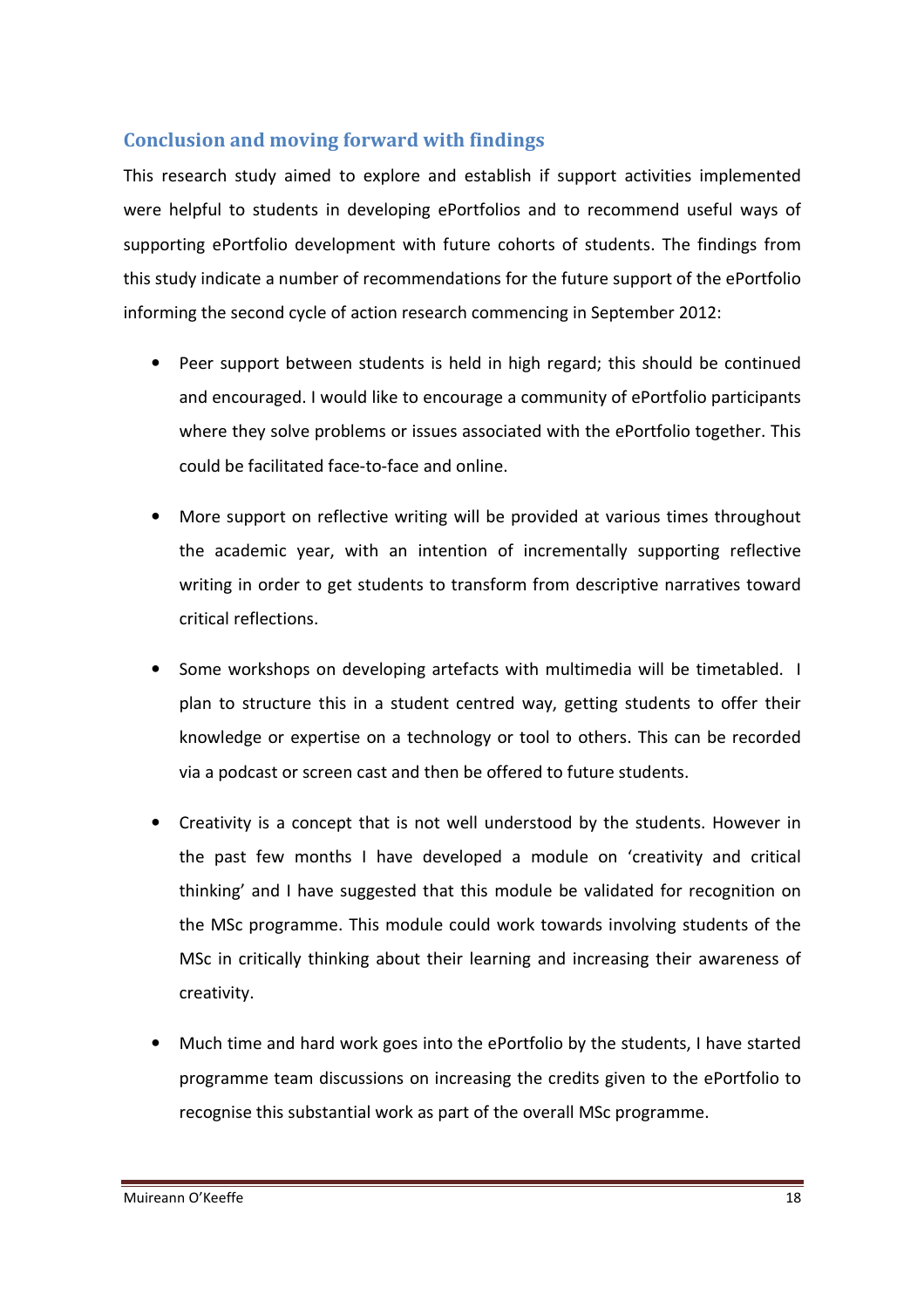Finally, as I work on the MSc programme with other team members; these recommendations shall be passed to them for their discussion and agreement so that I can begin the next cycle of action research in September. While this study has been completed within the context of a specific group of postgraduate students I believe it could be of interest to other similar projects such as those who wish to learn from the findings or need to investigate models of ePortfolio support. Therefore for wider dissemination purposes I wish to make a submission of this study to a conference and to the International Journal of ePortfolios.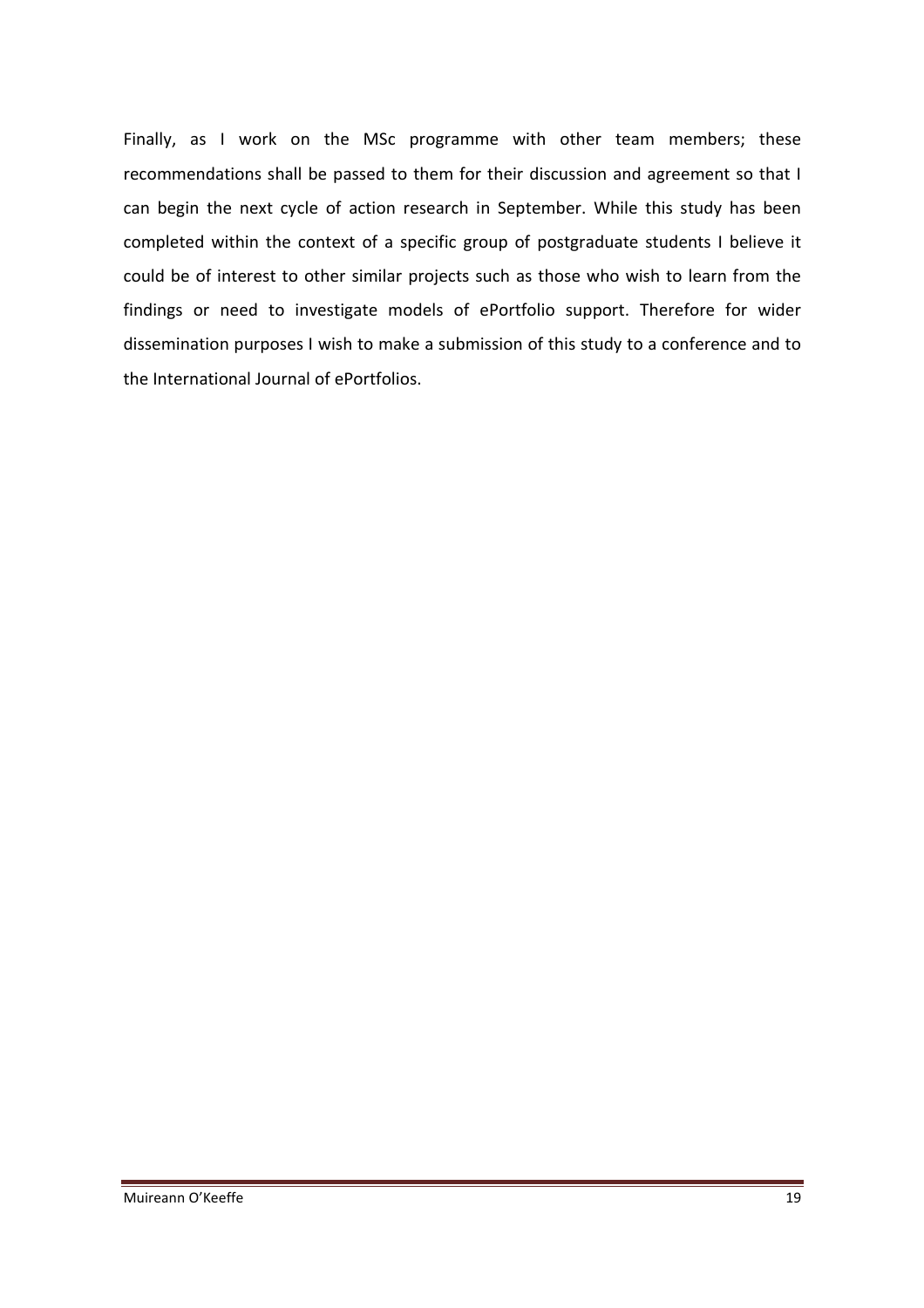# **References**

Barrett, T., & Donnelly, R. (2008). Encouraging Students' Creativity in Higher Education. Emerging Issues in the Practice of University Learning and Teaching .

Bazeley, P. (2009). Analysing Qualitative Data: More than Identifying Themes. Malaysian Journal of Qualitative Research , 2, 6-22.

Beetham, H. (2006). ePortfolios in Post-16 Developments, Issues and Opportunities in the UK. UK: JISC.

BERA. (2011). BERA Ethical Guidelines 2011. Retrieved July 16, 2012, from British Educational Research Association:

http://content.yudu.com/Library/A1t9gr/BERAEthicalGuideline/resources/index.htm?ref errerUrl=http%25253A%25252F%25252Fwww.yudu.com%25252Fitem%25252Fdetails%2 5252F375952%25252FBERA-Ethical-Guidelines-2011

Biggs, J., & Tang, C. (2007). Teaching for Quality Learning at University. Maidenhead: McGraw-Hill and Open University Press.

Bolliger, D. U., & Shepherd, C. E. (2010). Student perceptions of ePortfolio. Distance Education , 31 (3), 295-314.

Bolton, G. (2001). Reflectice Practice: Writing and Professional Development . London: Sage.

Brannick, T., & Coghlan, D. (2007). In Defense of Being ''Native'': The Case for Insider Academic Research. Organizational Research Methods , 10 (59), 59-74.

Braun, V., & Clarke, V. (2006). Using Thematic Analysis in Psychology. Qualitative Research in Psychology , 3 (2), 77-101.

Brookfield, S. (1995). Becoming a Critically Reflective Teacher. San Francisco: Jossey-Bass.

Bryman, A. (2007). The Research Question in Social Research: What is its Role? International Journal of Social Research Methodology , 10 (1), 5-20.

Cheng, G., & Chau, J. (2009). Digital Video for Fostering Self-Reflection in an ePortfolio Environment. Learning, Media and Technology , 34 (4), 337-350.

Coghlan, D., & Brannick, T. (2001). Doing Action Research. London: Sage Publications.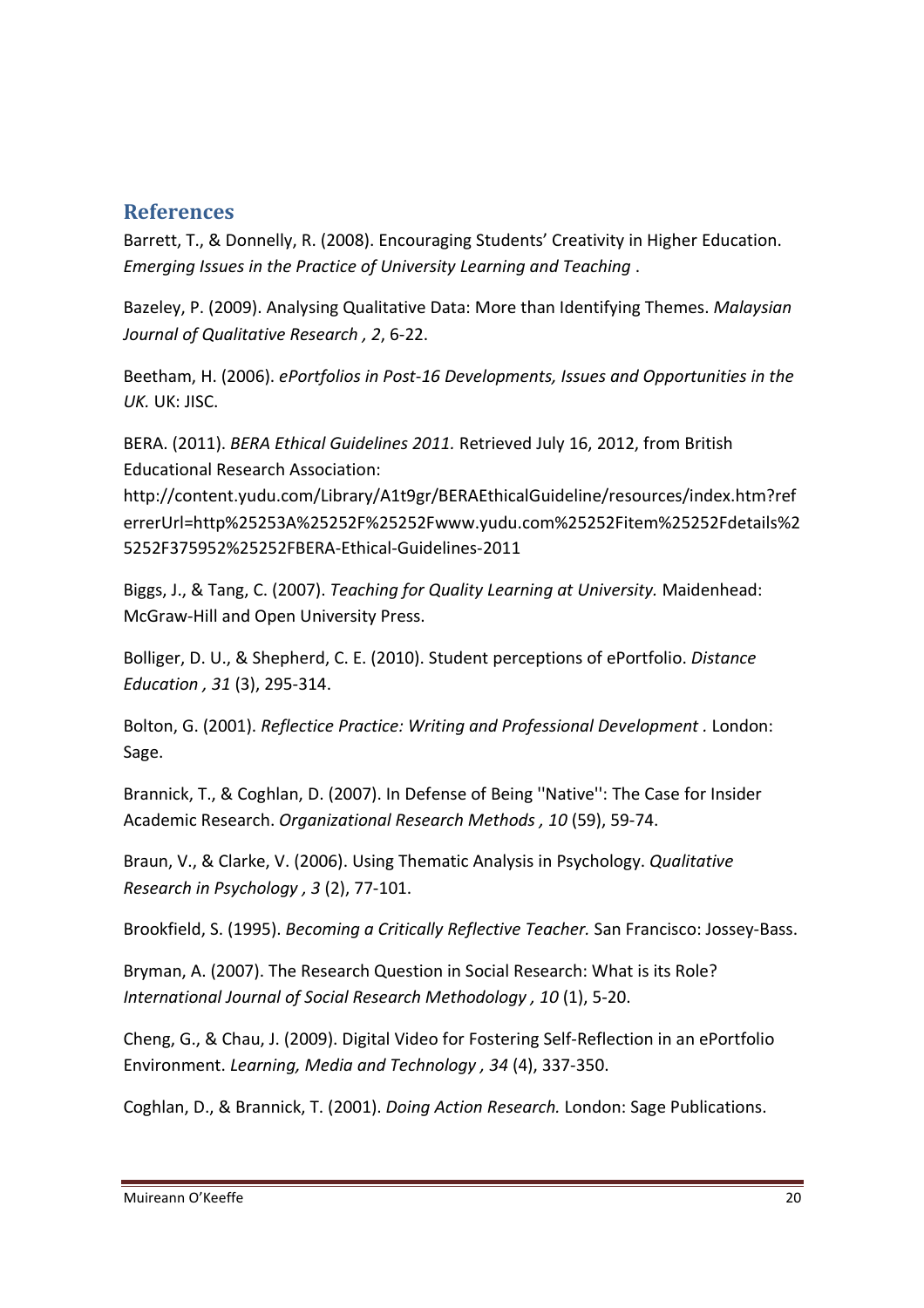Coghlan, D., & Holian, R. (2007). Editorial: insider action research. Action Research, 5 (5), 1-9.

Cottrell, S. (2003). Skills for Success: The Personal Development Planning Handbook. Basingstoke: Palgrave Macmillan Ltd.

Craft, A. (2010). Creativity and Education Futures. Stoke-on-Trent: Trentham.

Cresswell, J. (2011). Educational Research: Planning, Conducting, and Evaluating Quantitative and Qualitative Research. London: Allyn & Bacon.

Crotty, M. (1998). The Foundations of Social Research. London: Sage.

Denscombe, M. (2010). The Good Research Guide: For Small-scale Social Research Projects (3 ed.). Maidenhead: Open University Press.

Diehm, C. (2004, 85 10). From Worn-out to Web-based: Better Student Portfolios. Phi Delta Kappan , pp. 792-794.

DIT. (2011). GUIDELINES. Retrieved July 16, 2012, from Ethics in DIT: http://www.dit.ie/researchandenterprise/ethicsindit/guidelines/

Gibbs, G. (1988). Learning by Doing: A guide to Teaching and Learning Methods. London: Further Education Unit.

Golafshani, N. (2003). Understanding Reliability and Validity in Qualitative Research. The Qualitative Report , 8 (4), 597-607.

Greenbank, P. (2007). Utilising Collaborative forms of Educational Action Research: Some Reflections. Journal of Further and Higher Education , 31 (2), 97-108.

Hallam, G., & Creagh, T. (2010). ePortfolio Use by University Students in Australia: A Review of the Australian ePortfolio Project. Higher Education Research & Development , 29 (2), 179–193.

Hatton, N., & Smith, D. (1995). Reflection in Teacher Education: Towards Definition and Implementation. Teaching and Teacher Education , 11, 33-49.

Hughes, G. (2011). Towards a Personal Best: a Case for Introducing Ipsative Assessment in Higher Education. Studies in Higher Education , 36 (3), 353-367.

Jackson, N. (2006). Creativity in Higher Education 'Creating Tipping Points for Cultural Change'. Retrieved March 16, 2012, from Surrey, Centre for Excellence in Professional Training and Education: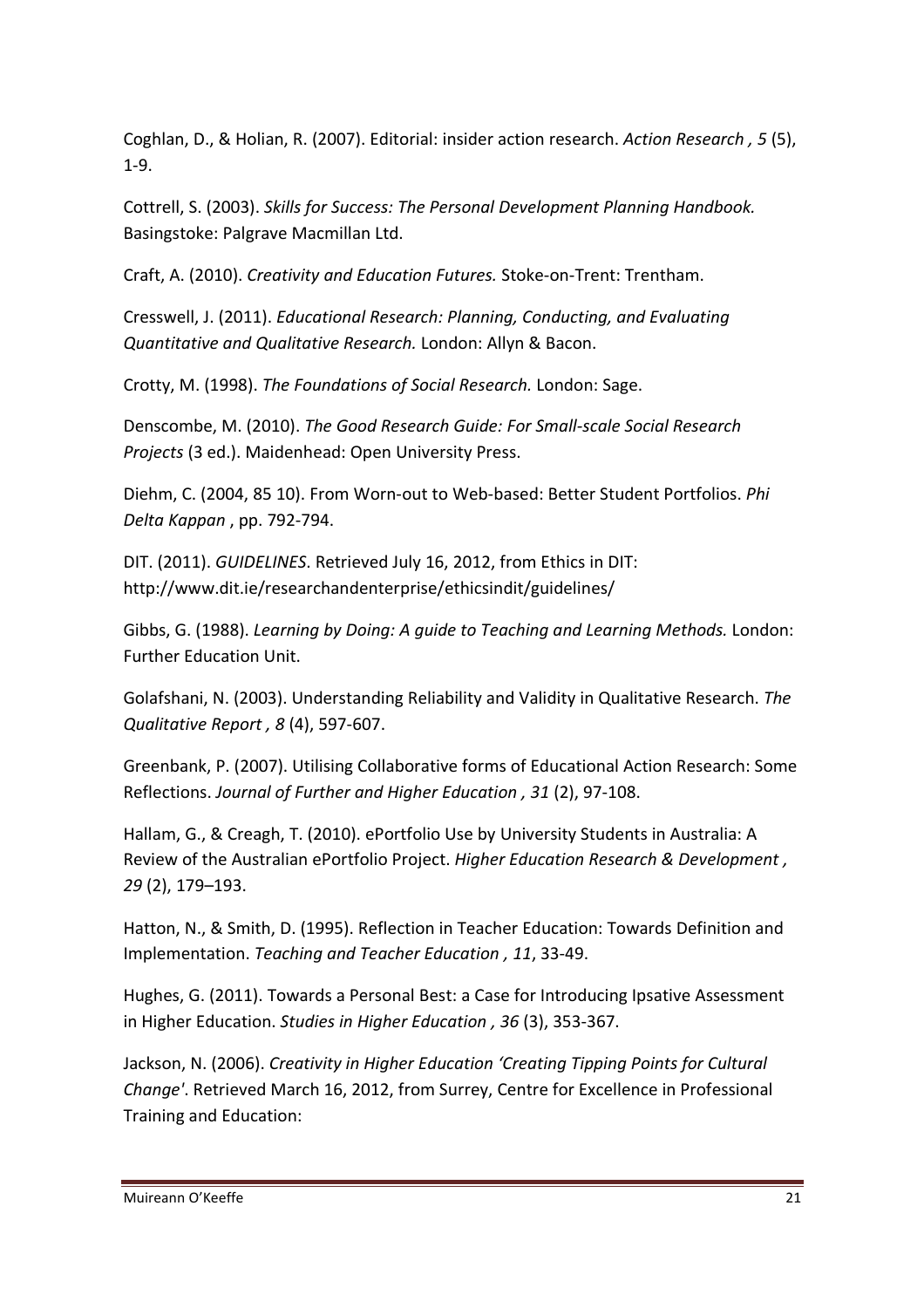http://portal.surrey.ac.uk/pls/portal/docs/PAGE/SCEPTRE/RS/PAPER%203%20DEVELOPI NG%20CREATIVITY%20IN%20TERTIARY%20EDUCATION.DOC

Klenowski, V., Askew, S., & Carnell, E. (2006). Portfolios for Learning, Assessment and Professional Development in Higher Education. Assessment & Evaluation in Higher Education , 31 (3), 267–286.

Lee, H. (2005). Understanding and Assessing Preservice Teachers' Reflective Thinking. Teaching and Teacher Education , 21, 699-715.

Logar, S., Peterson, B., & Römmer-Nossek, B. (2007). Media Competencies for Tutors - A Modularised Course Using ePortfolio. Retrieved March 16, 2012, from European Institute for E-Learning (Eifel): http://www.eife-

l.org/publications/eportfolio/proceedings2/ep2007/papers/eportfolio/mediacompetencies-for-tutors-2013-a-modularised-course-using-eportfolio-using-eportfolioto-integrate-a-modularised-course

Lowry-O'Neill, C. (2011). Creativity in the Classroom: From an Intuitive Approach to a Reflective Approach. Reflective Practice , 12 (4), 481-493.

McIntosh, P. (2010). Action research and reflective practice. Oxon: Routledge.

McNiff, J. (2010). Action Research for Professional Development. Poole: September Books.

Moon, J. (2004). A Handbook of Reflective and Experiential Learning: Theory and Practice. London: Routledge Falmer.

Nordstrom, K., & Korpelainen, P. (2011). Creativity and Inspiration for Problem Solving in Engineering Education. Teaching in Higher Education , 16 (4), ??

Norton, L. (2009). Action Research in Teaching and Learning: A Practical Guide to Conducting Pedagogical Research in Universities. London: Routledge.

Peterson, E., & Barron, K. (2007). How to Get Focus Groups Talking: New Ideas That Will Stick. International Journal of Qualitative Methods , 6 (3), 140-144.

Plaisir, J. Y., Hachey, A. C., & Theilheimer, R. (2011). Their Portfolios, Our Role: Examining a Community College Teacher Education Digital Portfolio Program From the Students' Perspective. Journal of Early Childhood Teacher Education , 32 (2), 159-175.

Robson, C. (2011). Real World Research (3rd ed.). Chichester: John Wiley & Sons.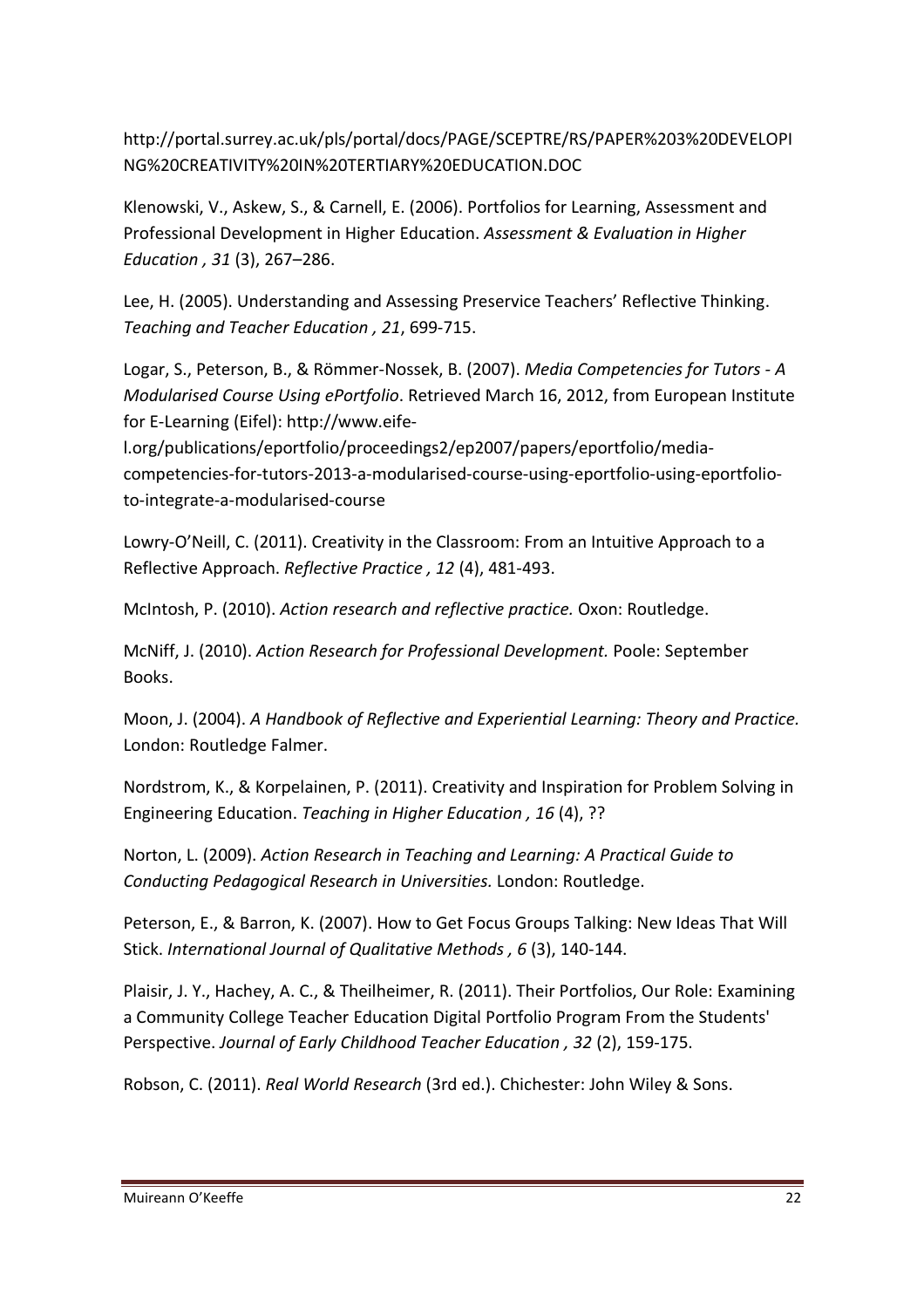Ruiz, J. G., Qadri, S., Karides, M., Castillo, C., Milanez, M., & Roos, B. (2009). Fellows' Perceptions of a Mandatory Reflective Electronic Portfolio in a Geriatric Medicine Fellowship Program. Educational Gerontology , 35 (7), 634-652.

Russell, A., & Wainright, M. (2010). Using NVivo Audio-Coding: Practical, Sensorial and Epistemological Considerations. Surrey: University of Surrey.

Sternberg, R. (2006). The Nature of Creativity. Creativity Research Journal , 18 (1), 87-98.

Sternberg, R., & Lubart, T. (1995). Defying the Crowd: Cultivating Creativity in a Culture of Conformity. New York: Free Press.

Stewart, D., Shamdasani, P., & Rook, D. (2007). Focus Groups: Theory and Practice (2 ed.). California: Sage Publications Ltd.

Tosh, D., Light, T., Fleming, K., & Haywood, J. (2005). Engagement with Electronic Portfolios: Challenges from the Student Perspective. Canadian Journal of Learning and Technology , 31 (3).

Villalba, E. (2010). Monitoring Creativity at an Aggregate Level: a proposal for Europe. European Journal of Education , 45 (2), 314-330.

Wainright, M., & Russell, A. (2010, Autumn). Using NVivo Audio-Coding: Practical, Sensorial and Epistemological Considerations. Social Research Update (60).

Wenger, E. (1998). Communities of Practice: Learning, Meaning, and Identity. Cambridge: University Press.

Whitehead, J., & McNiff, J. (2010). You and Your Action Research Project (3 ed.). New York: RoutledgeFalmer.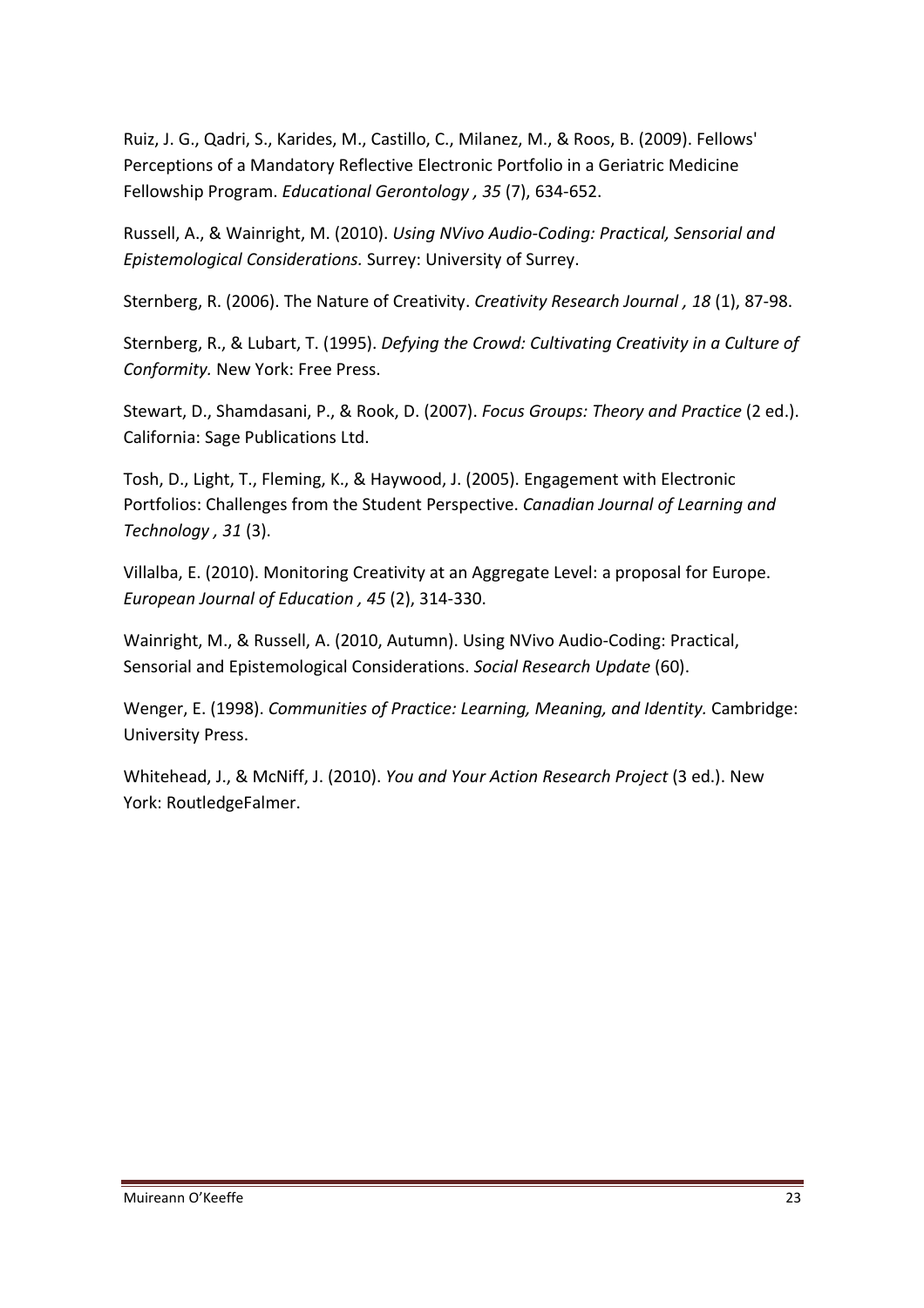# Appendix 1 – Cycles of Action Research Project

| <b>Timescale</b>     | <b>Activity</b>                                            | <b>Cycle of action research</b> |                                   |
|----------------------|------------------------------------------------------------|---------------------------------|-----------------------------------|
| Jan - May 2011       | Exploratory study: Investigation of student                | Preparatory stage               |                                   |
|                      | ePortfolios and supports provided for 1 <sup>st</sup> year |                                 |                                   |
|                      | students                                                   |                                 |                                   |
| June/July 2011       | Findings, recommendations for future improvement           | Preparatory stage               |                                   |
| Sept 2011 - May 2012 | Implementation of activities to support ePortfolios        | Cycle 1                         |                                   |
| Sept 2011- May 2012  | Researcher reflections on and review of support            | Cycle 1                         | MOE 1: small scale research       |
|                      | activities.                                                |                                 | design, proposed data collection, |
| <b>May 2012</b>      | Investigation of supports - were they effective            | Cycle 1                         | future intentions for findings    |
|                      | (Student questionnaire, focus groups)                      |                                 |                                   |
| June-July 2012       | <b>Findings and recommendations</b>                        | Cycle 1                         |                                   |
| Sept 2012- May 2013  | Implementation of activities to support ePortfolios        | Cycle 2                         |                                   |
| Sept 2012- May 2013  | Researcher reflections and review of support               | Cycle 2                         |                                   |
|                      | activities                                                 |                                 |                                   |
| May 2013             | Investigation of supports - did they work (Student         | Cycle 2                         |                                   |
|                      | questionnaire, focus groups)                               |                                 |                                   |
| June-July 2013       | Findings and recommendations                               | Cycle 2                         |                                   |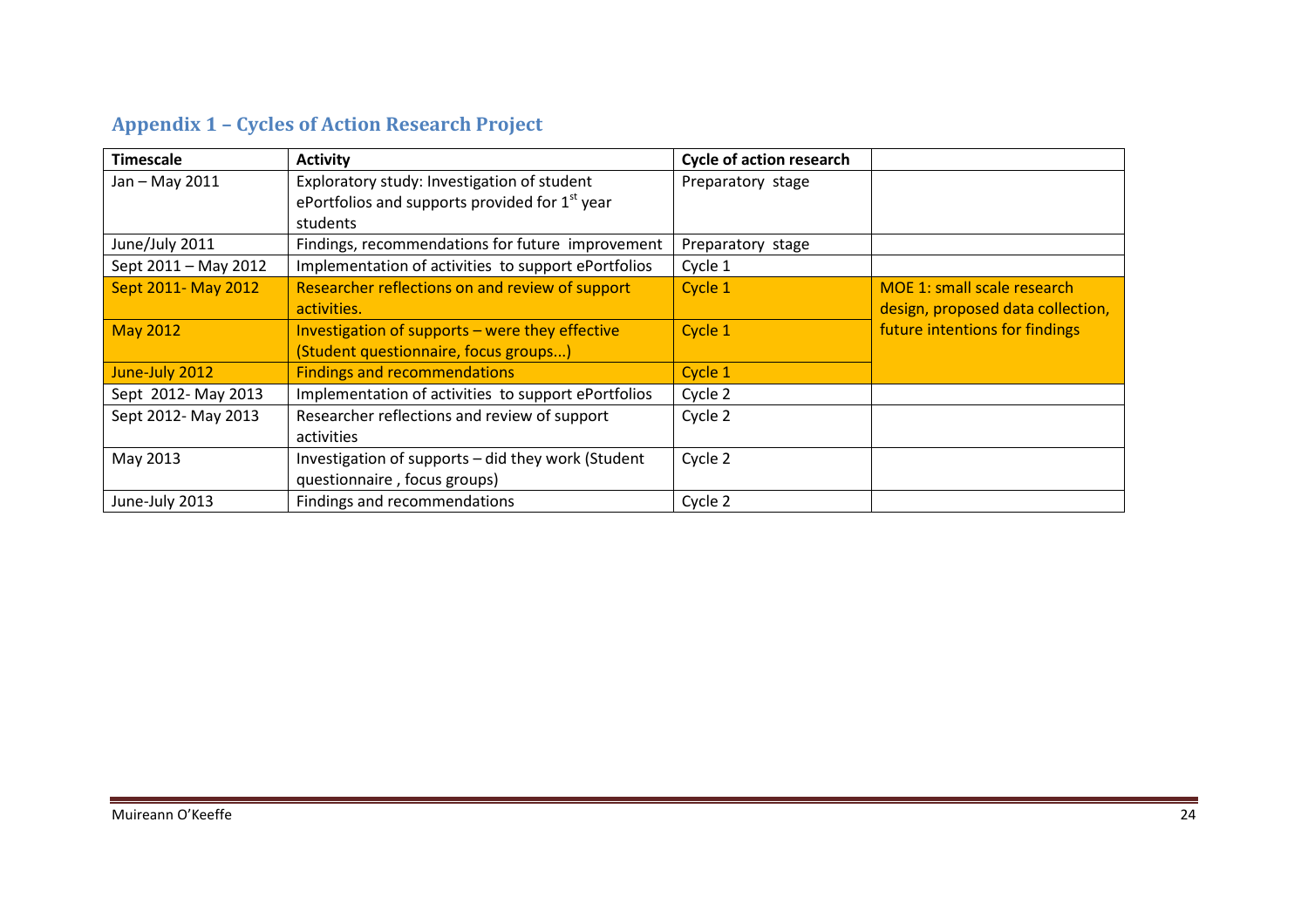|                | <b>Support implemented</b>        | Intended purpose             | To support:                 | <b>Student Activity</b>                  |
|----------------|-----------------------------------|------------------------------|-----------------------------|------------------------------------------|
| Week           | EPortfolio induction workshop     | To describe purpose of       | Awareness and               | Exploring other ePortfolios.             |
| 1              | (led by researcher and            | ePortfolio to students       | understanding of            | Writing activities: prior learning and   |
|                | coordinator of ePortfolio)        | To showcase examples of      | ePortfolio. Develop writing | motivations.                             |
|                |                                   | previous ePortfolios         | skills                      |                                          |
|                |                                   |                              |                             |                                          |
| Week           | Reflective writing support        | To encourage and foster      | Supporting reflective       | Writing activities: reflective blog post |
| 2              | (led by researcher and            | critical reflective practice | practice                    | scaffolded by Gibbs cycle reflection     |
|                | coordinator of ePortfolio)        | on learning                  |                             | (Gibbs, 1988).                           |
|                |                                   |                              |                             |                                          |
| Week           | Workshop introducing Mahara       | To get the students using    | Supporting technology       | Students upload written activities       |
| 3              | ePortfolio tool                   | the ePortfolio software      | skills                      | from previous activities into ePortfolio |
|                | (led by researcher and            | tool (Mahara) and answer     |                             |                                          |
|                | coordinator of ePortfolio)        | technical questions          |                             |                                          |
| Week           | <b>Exploration of different</b>   | To encourage                 | Supporting technology       | Students embed artefacts such as         |
| $\overline{7}$ | multimedia media to encourage     | representation of            | skills in developing        | imagery, video into ePortfolios          |
|                | video, imagery as representations | learning by other means      | artefacts                   |                                          |
|                | of learning.                      | rather than just text.       |                             |                                          |
|                |                                   | Investigation of video,      |                             |                                          |
|                |                                   | mind-mapping, imagery,       |                             |                                          |
|                |                                   | animation, screen casting    |                             |                                          |
|                |                                   | etc.                         |                             |                                          |
| Week           | Online peer and tutor feedback    | To encourage peer-           | Development of reflective   | Students divided into 4 groups, each     |
| 11             | and support                       | engagement, students         | practice through feedback   | assigned a tutor. Each group posted      |
|                |                                   | learning from each other,    |                             | comments on what they liked about        |
|                |                                   | sharing experiences          |                             | each other's ePortfolios so far, and     |
|                |                                   | Tutors providing timely      |                             | ideas for improvement.                   |
|                |                                   | feedback and support for     |                             |                                          |
|                |                                   | students at initial stages   |                             |                                          |
|                |                                   | of the programme             |                             |                                          |

# Appendix 2 - Support activities for ePortfolio 2011-12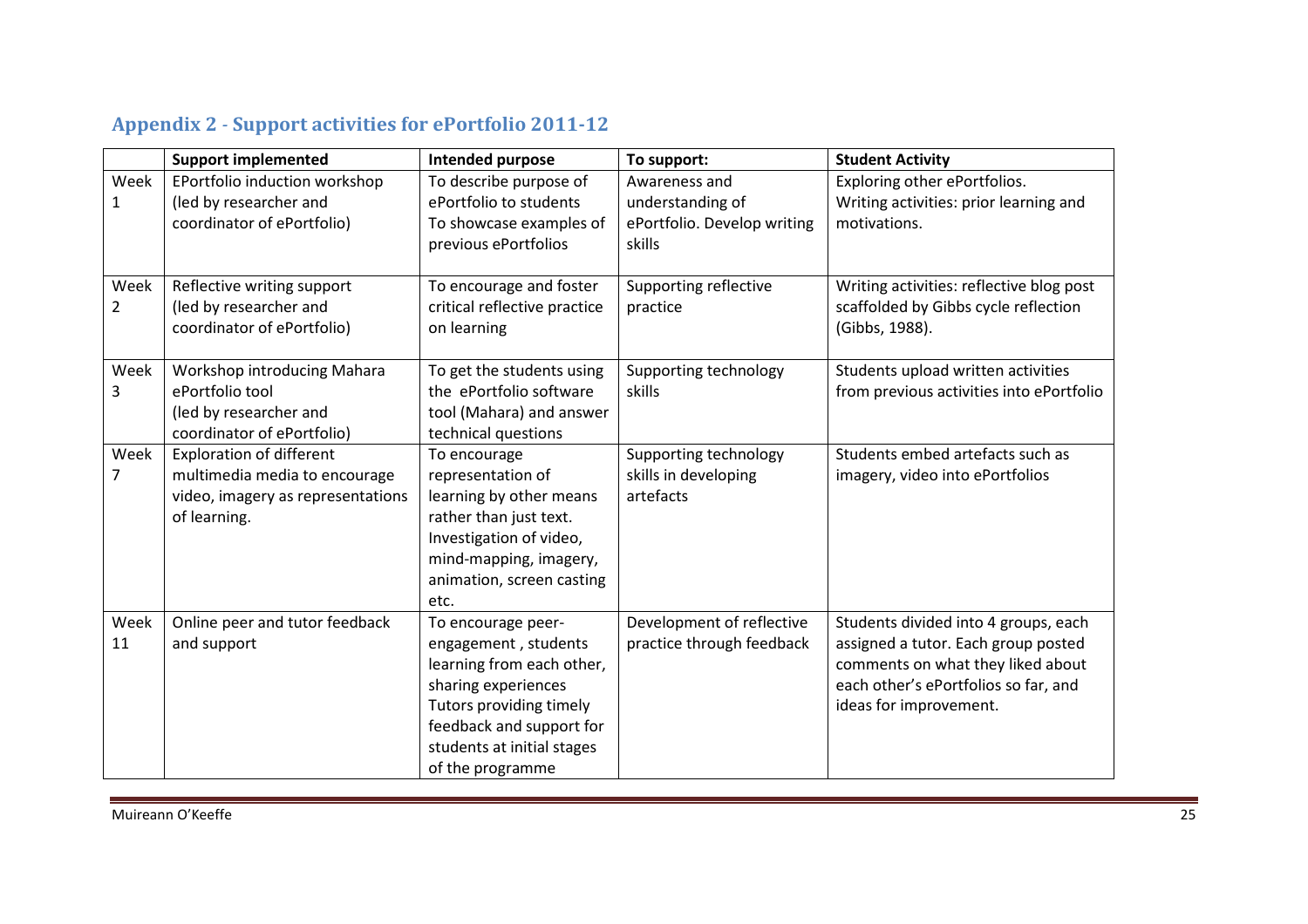| Week<br>18 | Student presentations of<br>ePortfolios | To encourage sharing of<br>learning experiences of<br>the programme half day<br>through the academic<br>year | Development of reflective<br>practice through feedback | Students demonstrate their<br>achievements with ePortfolio, and<br>state further work and directions.<br>Peer and tutor discussion also. |
|------------|-----------------------------------------|--------------------------------------------------------------------------------------------------------------|--------------------------------------------------------|------------------------------------------------------------------------------------------------------------------------------------------|
|            |                                         | to encourage peer-<br>engagement<br>sharing of experience,<br>learning from peers                            |                                                        |                                                                                                                                          |
| Week       | Students invited to Year 2              | To show examples of                                                                                          | Peer-engagement and                                    | Students ask questions about                                                                                                             |
| 20         | presentations                           | ePortfolios in year 2                                                                                        | learning                                               | ePortfolios, generate ideas for<br>ePortfolios, build relationships with<br>year 2 students                                              |
| Week       | Formative feedback sheets               | To indicate to each                                                                                          | Formative learning                                     | Students receive formative written                                                                                                       |
| 36         | (led by researcher and                  | student strengths and                                                                                        |                                                        | feedback from tutor/ coordinator                                                                                                         |
|            | coordinator of ePortfolio)              | weaknesses of ePortfolio                                                                                     |                                                        |                                                                                                                                          |
|            |                                         | and what areas they must                                                                                     |                                                        |                                                                                                                                          |
|            |                                         | make improvements on                                                                                         |                                                        |                                                                                                                                          |
|            |                                         | in Year 2                                                                                                    |                                                        |                                                                                                                                          |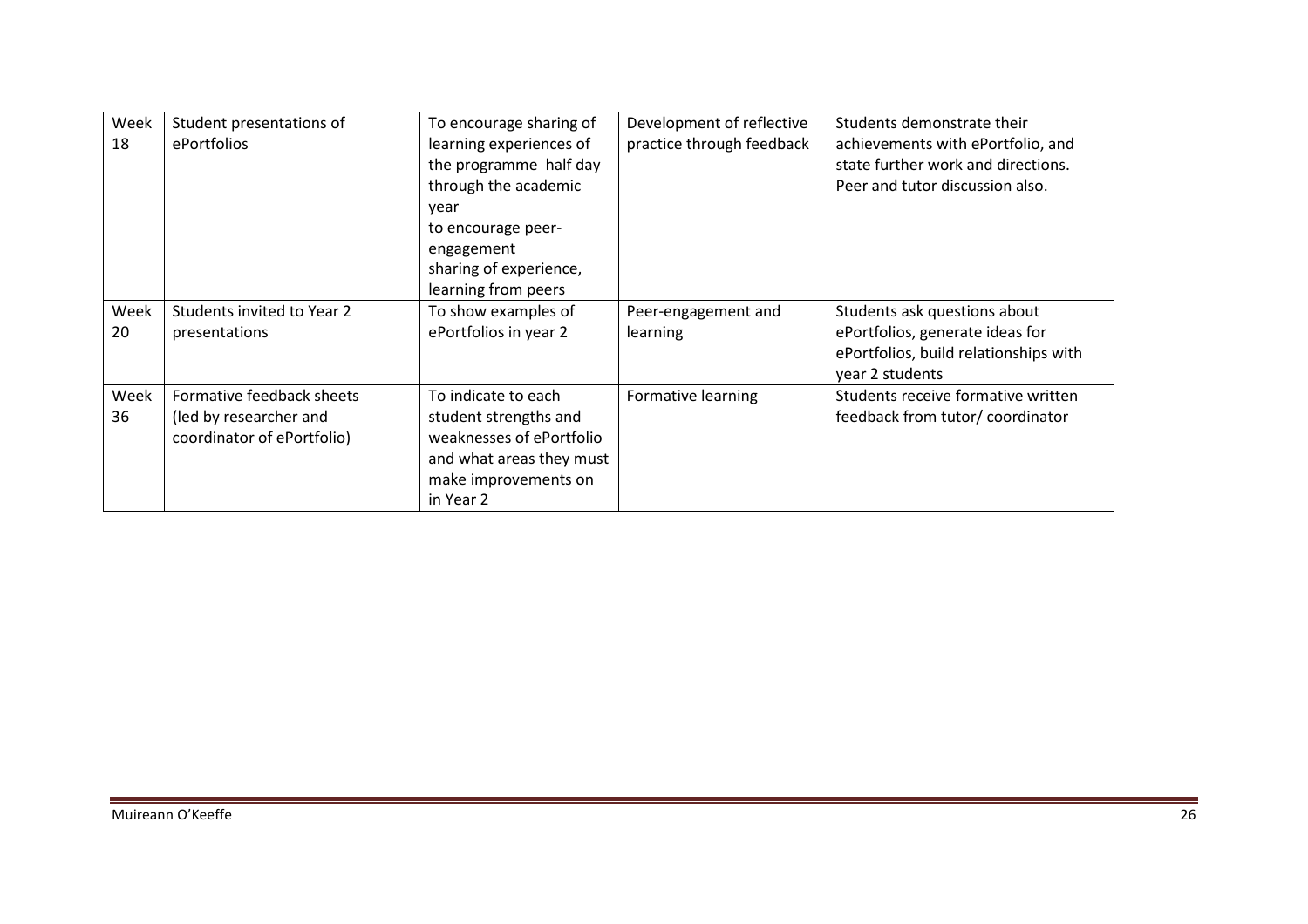# Appendix 3 - Participant Information Sheet

**Research Title** A review of supports provided to assist the development of ePortfolios within the first year of the MSc in Applied Learning.

# **Invitation to take part in a research project**

# **May 2012**

# **Researcher: Muireann O'Keeffe**

I am currently undertaking doctoral study at the Institute of Education, University of London, and as part of this programme, I am hoping to conduct some research with MSc in Applied eLearning students. I am inviting you to contribute to the research project and in order for you to decide it is important for you to understand why the research is being done and what it will involve. Please take time to read the following information and contact me if there is anything you would like clarified or if you would like more information.

#### **What is the purpose of the study?**

My proposed research is based on findings from an exploratory study (Jan –May 2011). Using an action research methodology I will implement recommendations from that study starting in September 2011. This study will examine how novel interventions in the support and development of ePortfolios can help and enhance the ePortfolio development process and product of students. I am interested in the process and the product of the ePortfolios and I will be asking for your opinions via focus groups and questionnaires in the coming months. Ultimately I want this study to improve the process of ePortfolio development for you and future students of the MSc in Applied elearning.

### **Do I have to take part?**

No, it is up to you to decide whether you or not to take part. You will be given some time to consider this, and I will follow up this contact to you in a few days. If you do decide to take part, I will discuss additional details with you. You will be free to withdraw at any time without giving a reason.

**What are the benefits of taking part?**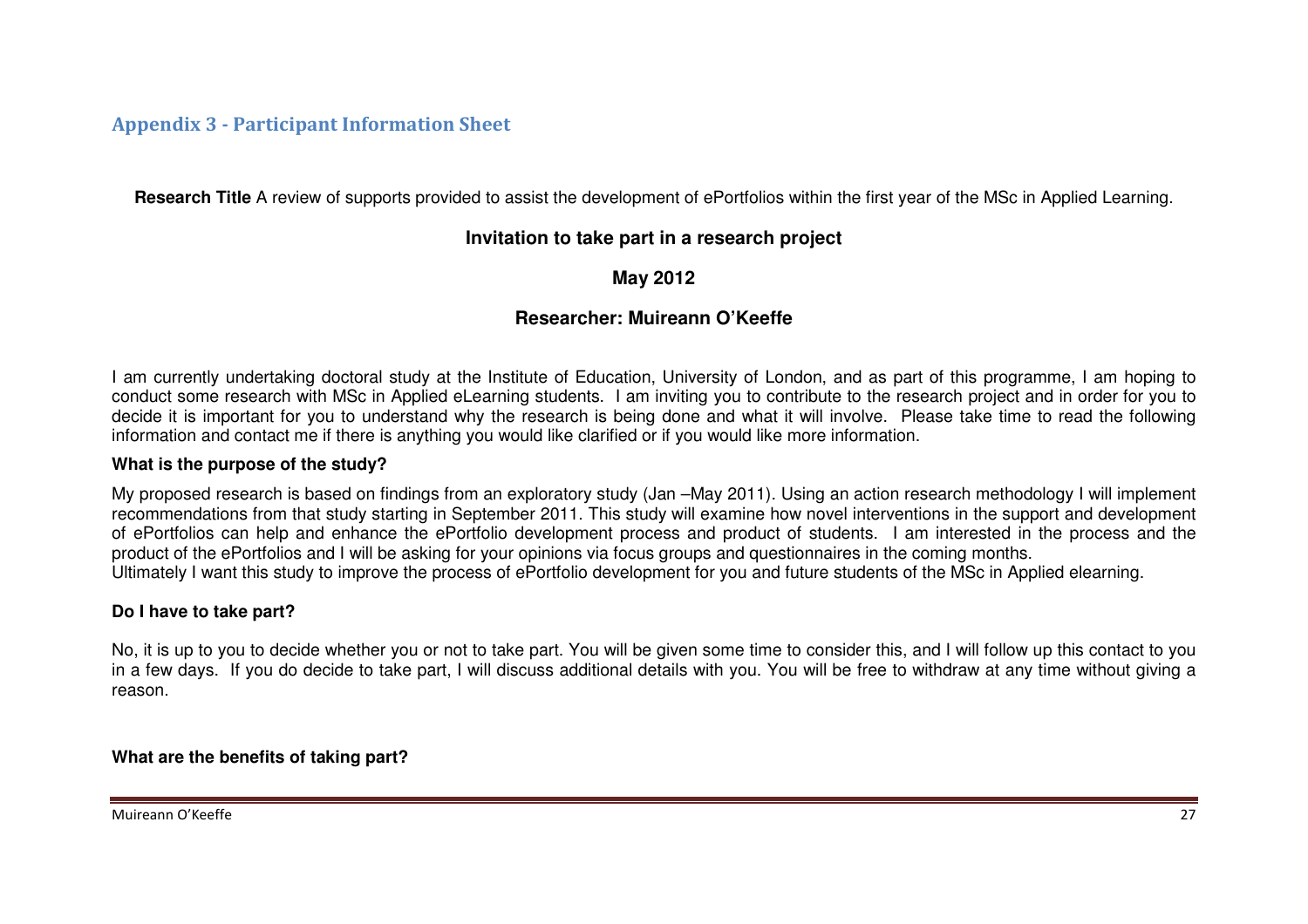The research may provide valuable information to improve support for the ePortfolio development process for the MSc in Applied eLearning and generally for ePortfolio development DIT.

### **What will it involve?**

If you decide to take part in the study, you will be asked to participate in a focus group and/or individual interviews. I propose that the focus group will take place at 1pm on the 29<sup>th</sup> of May or at another time that is convenient for you. I will alos disseminate a short questionnaire asking about specific support activities you found useful. I will also investigate the content of your ePortfolio as part of this research.

#### **Will my taking part in this study be kept confidential?**

Yes. All information that is collected from you will be kept confidential. The general findings of the research will be presented as part of a small scale research study that I am completing at the Institute of Education, University of London. Your name and personal details will not appear, and I will ensure that it will not be possible for anyone to identify you from your responses. When completed, a copy of the research will be sent to you. I will also disseminate the broader findings from this study at learning and teaching conferences in the future, your confidentiality is assured in this case also

#### **If you have any questions, you can contact me for further information:**

Muireann O'Keeffe Learning Development Officer Learning, Teaching & Technology Centre, DIT 14 Upper Mount Street, Dublin 2 Tel: 01 4027872 E-Mail : muireann.okeeffe@dit.ie

**Thank you for reading this and for taking the time to consider participating.**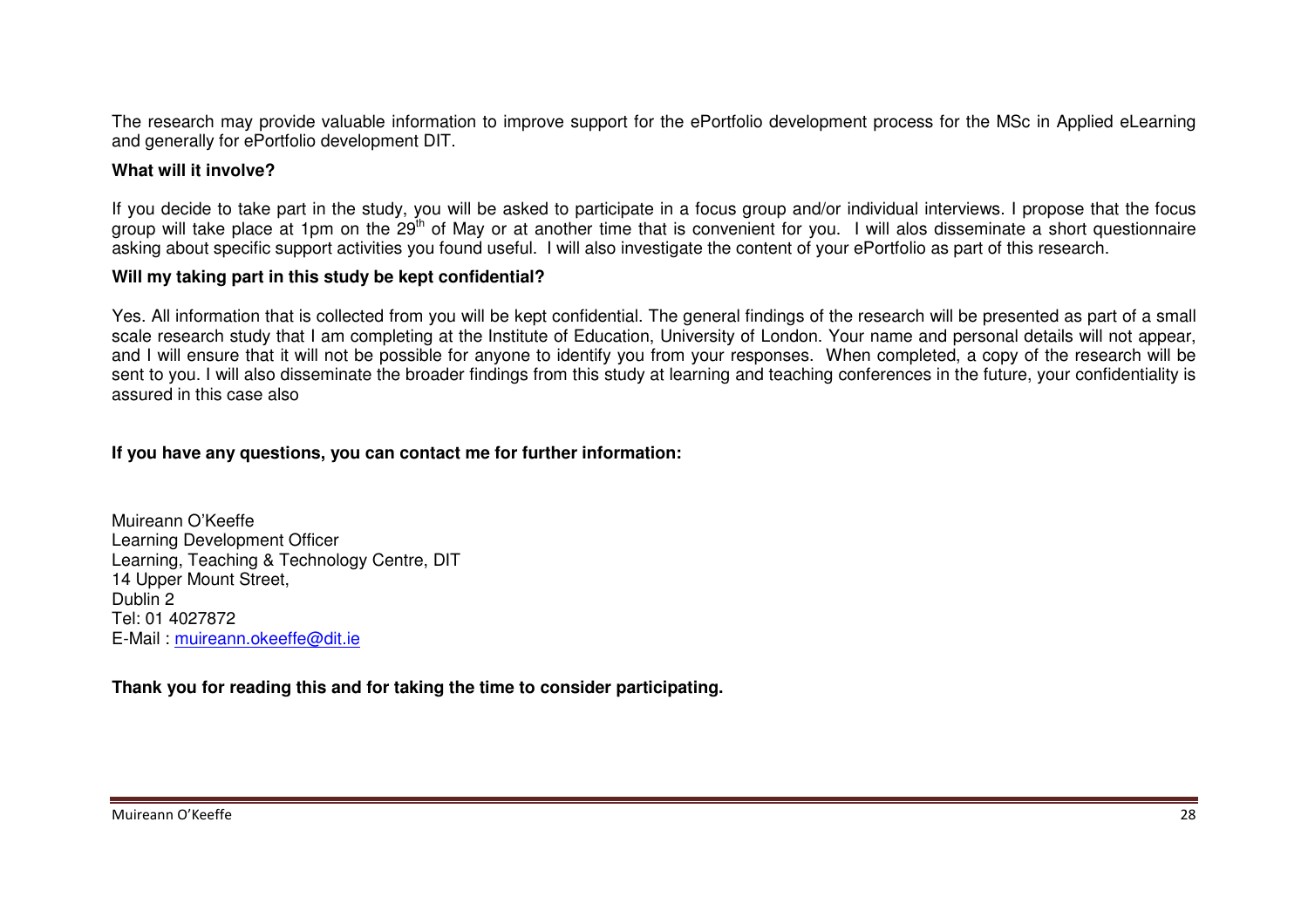## Appendix 4 – Participant Consent form

Learning, Teaching & Technology Centre Dublin Institute of Technology 14 Upper Mount Street Dublin 2

**Title**: A review of supports provided to assist the development of ePortfolios within the first year of the MSc in Applied Learning.

#### **Researcher**: Muireann O'Keeffe

- 1. I have read and understood the attached information sheet giving details on the research project.
- 2. I have had the opportunity to ask the researcher any questions that I had about the project and my involvement in it, and understand my role in the project
- 3. My decision to consent is entirely voluntary and I understand that I am free to withdraw at any time without giving reason and that I will suffer no adverse consequences from withdrawing.
- 4. I understand that data gathered in this project may form the basis of a report or other form of publication or presentation.
- 5. I understand that my name will not be used in any report, publication or presentation, and that every effort will be made to protect my confidentiality.

| Participant's signature        | Date |
|--------------------------------|------|
| Participants Name in capitals) |      |
|                                |      |
| Researcher's signature         | Date |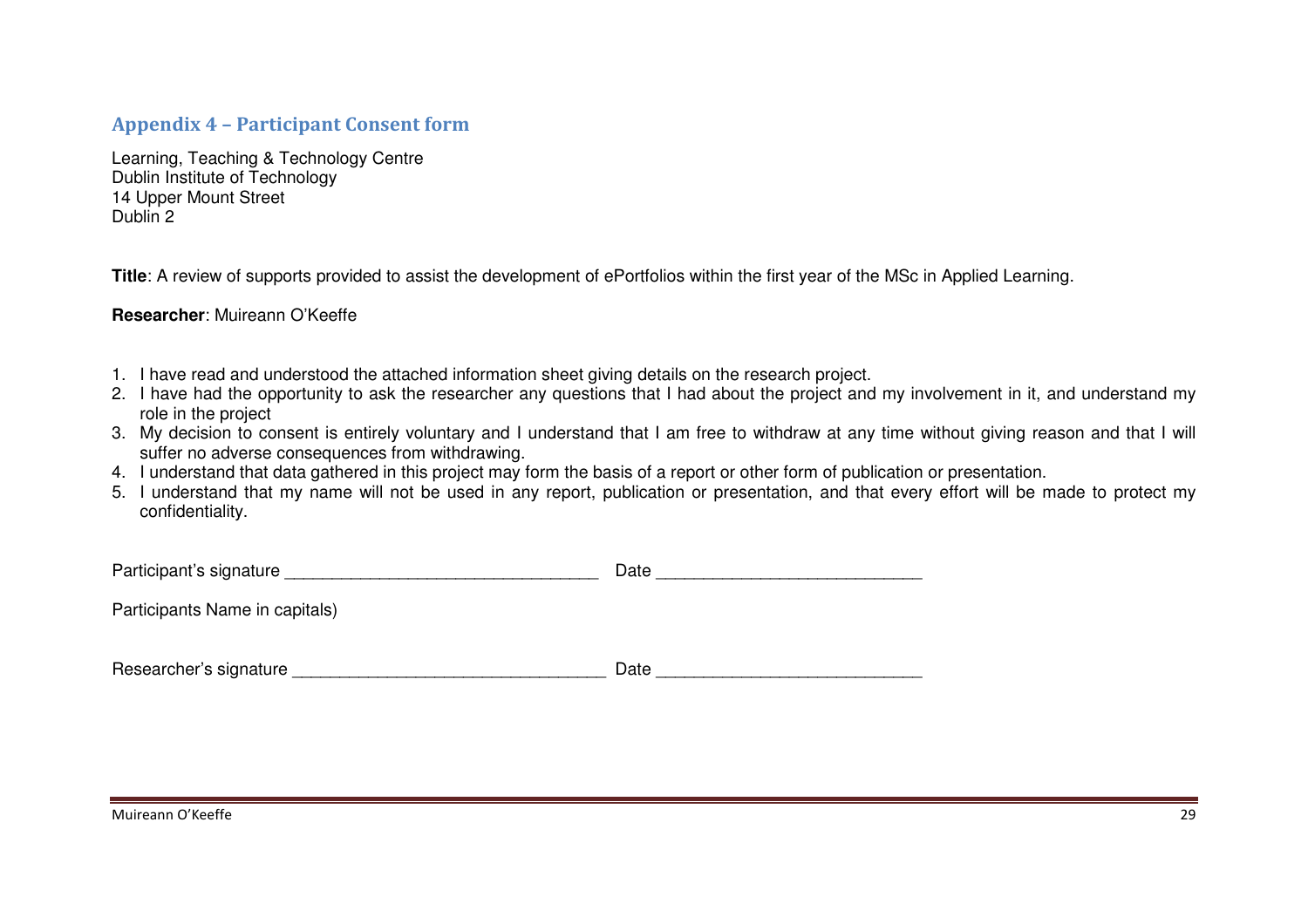# Appendix 5 - Focus group and interview semi-structured topics/questions

Aim: To review support activities provided for ePortfolio development for 1<sup>st</sup> year of the MSc in Applied Learning.

# Overall question: Do the students perceive that the support activities in place were useful in developing the ePortfolio?

The FGD and interview will be semi-structured and loosely allow for discussion on supports, reflection and creativity, hopefully enabling other comments and opinions also.

# Reflective writing

reflection and creativity, hopefully enabling other comments and opinions also.<br>*Reflective writing*<br>At the induction session you were introduced to some writing activities and blogging for reflective writing.

Have you continued to create blog posts with your reflections throughout the year?

Do you find that reflective writing helps your learning? In what way?

Have you continued to create blog posts with your reflections throughout the year?<br>Do you find that reflective writing helps your learning? In what way?<br>Looking at the Gibbs cycle of reflection (Gibbs, 1988) do you think y following:

- 1. Analysis or evaluation phase
- 2. the action planning phase

Have you any other comments on reflective practice writing?

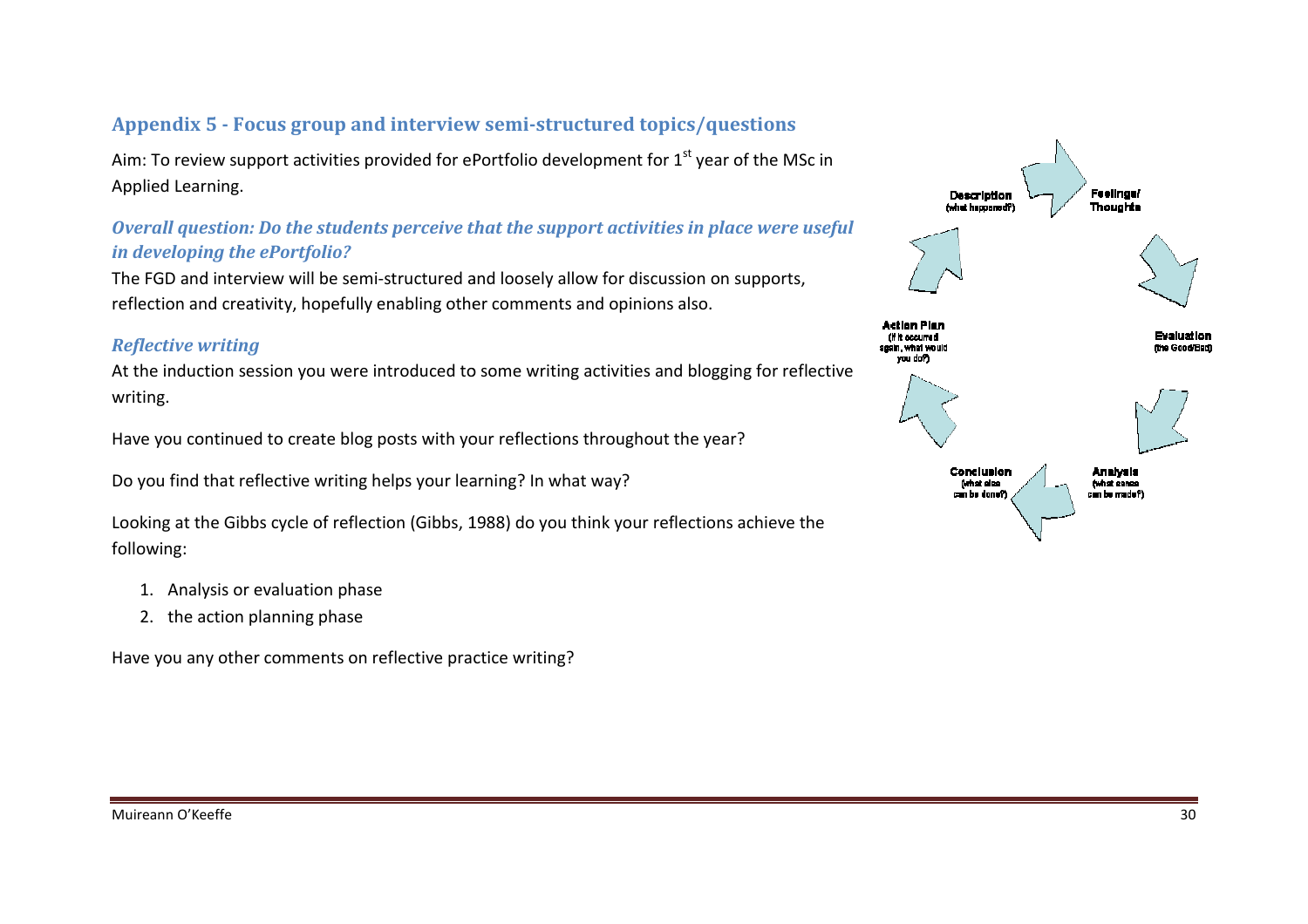### **Creativity**

Anna Craft (2010) defines creativity as engaging in 4 characteristics – Pluralities, Playfulness, Possibilities, Participation. We will now have a short discussion about these 4 characteristics. Look at the diagram and read the statement beside each characteristic.

- 1. Pluralities
- 2. Playfulness
- 3. Participation
- 4. Possibilities



Are there any other comments that you have in relation to ePortfolio? Is there anything that you have not been asked that you think that you should have been included here?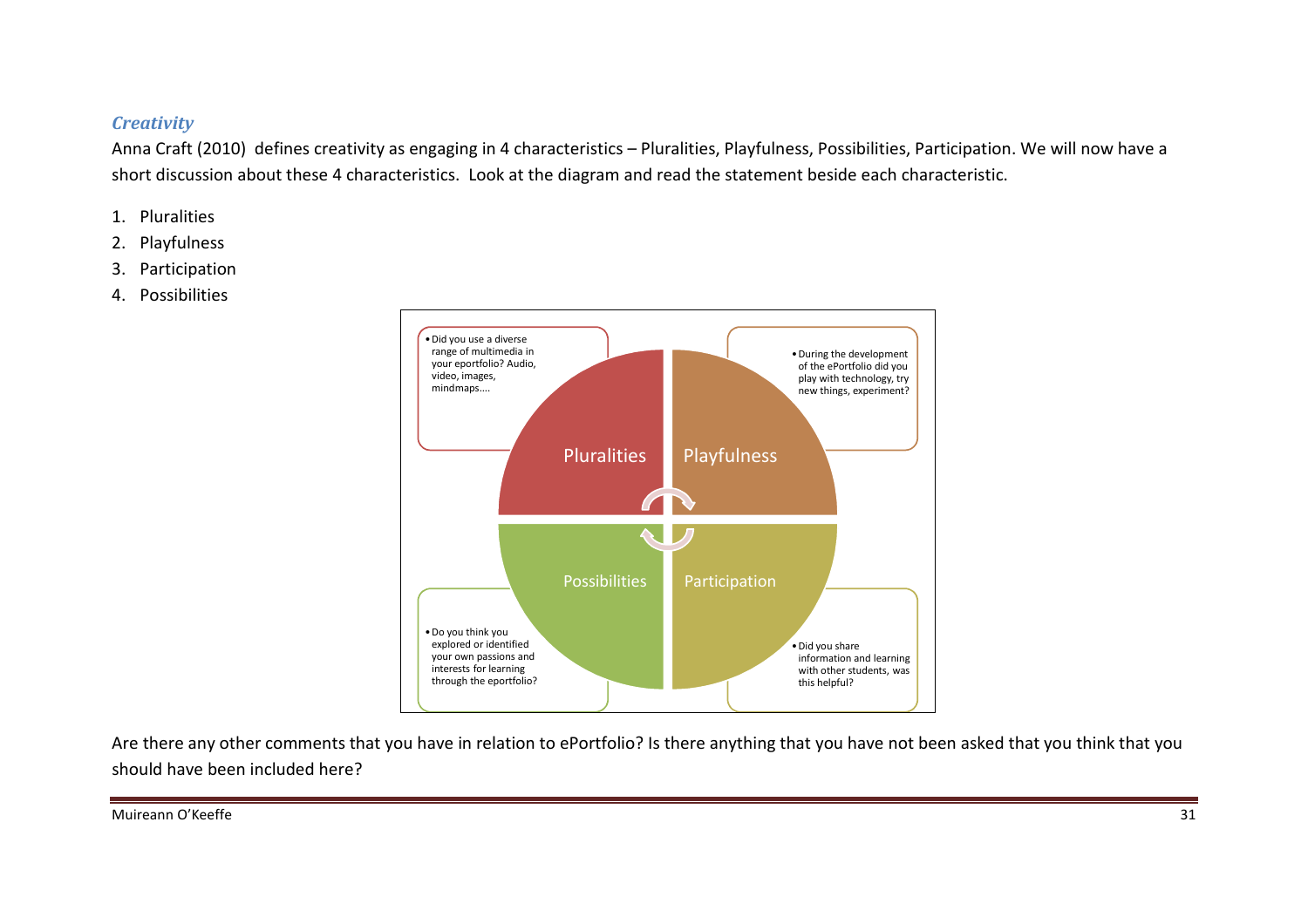# Appendix 6 - Thematic Maps

Thematic maps were generated based on recommendations from Braun & Clarke (2006).

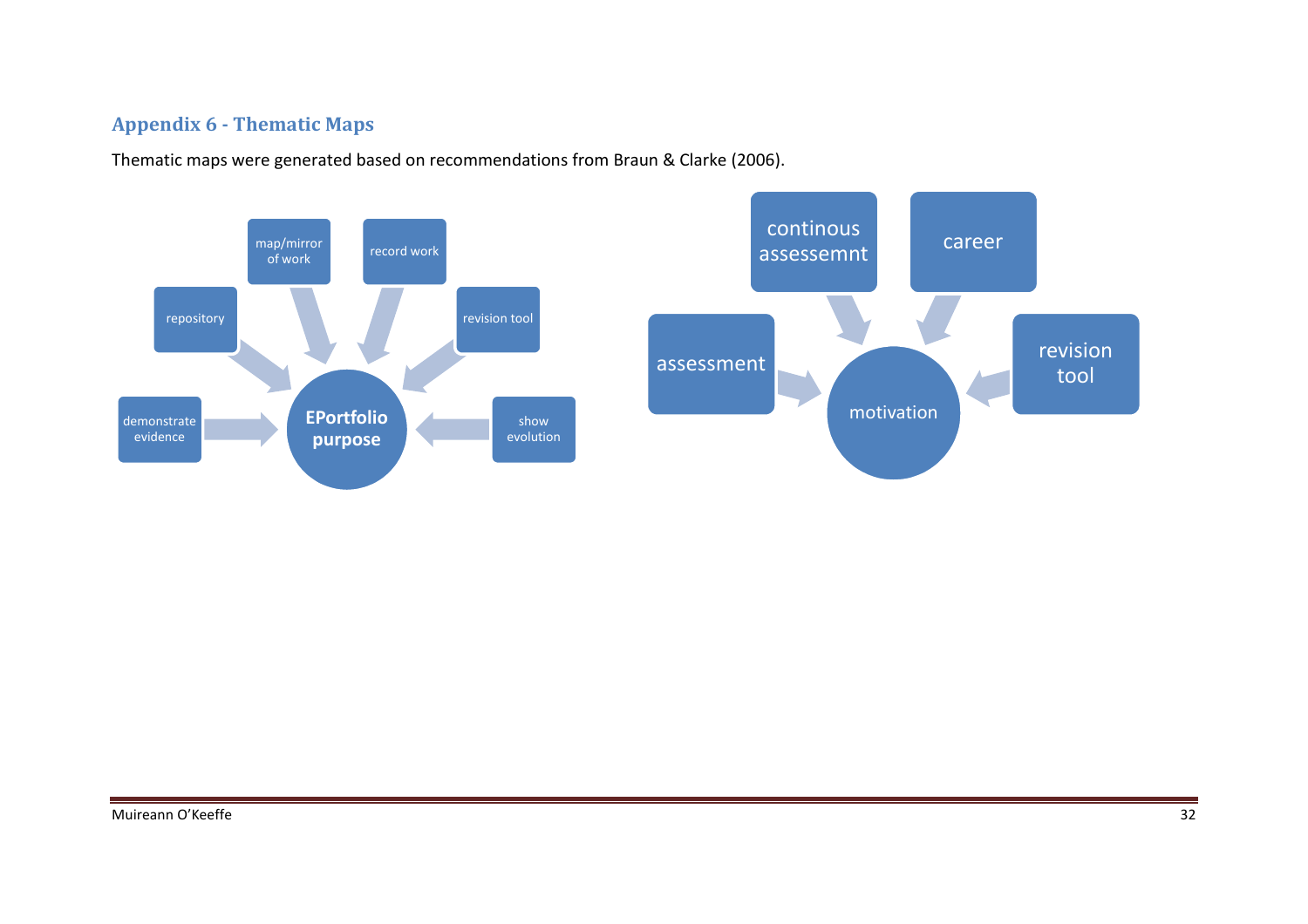